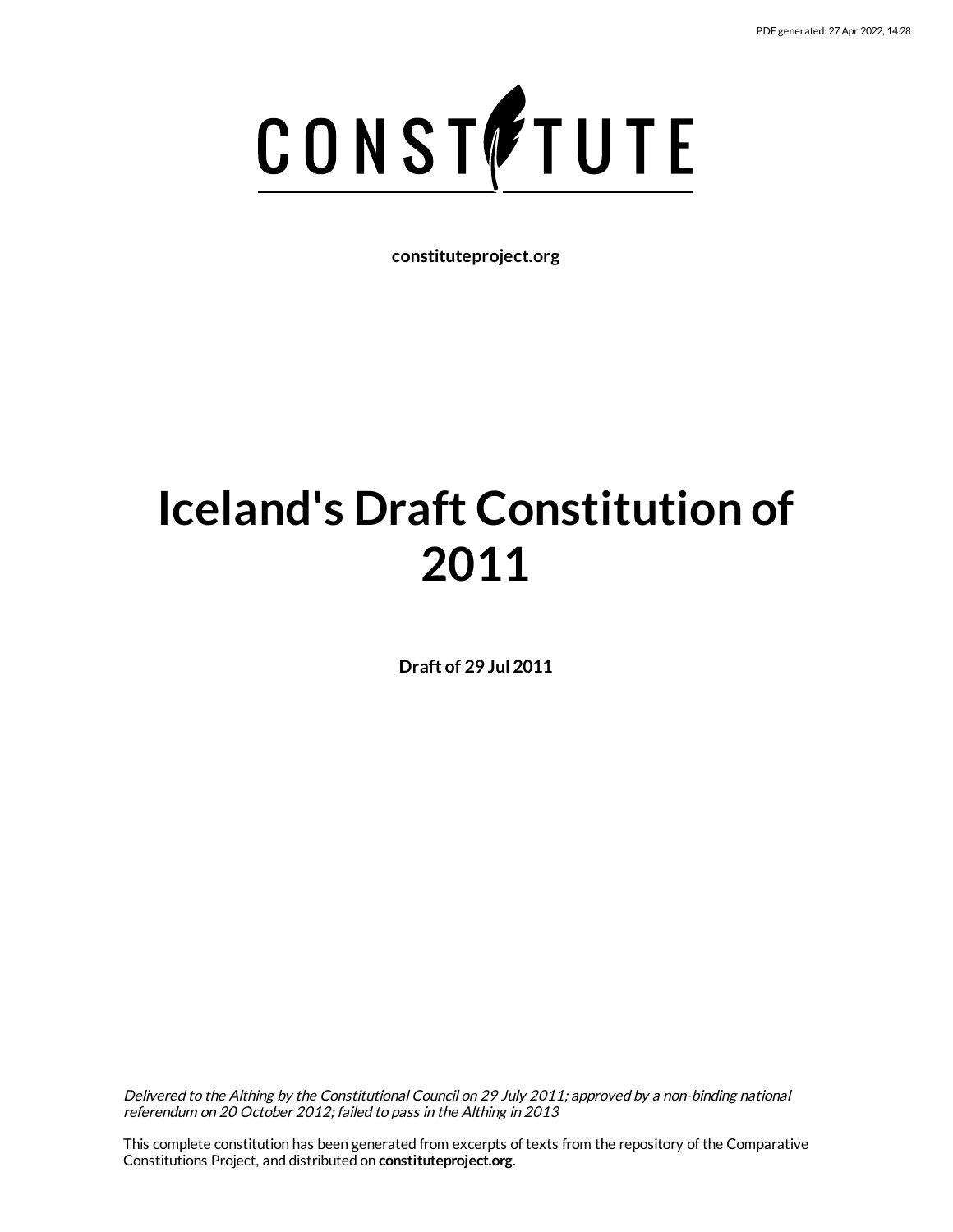# **Table of contents**

| Article 29. Prohibition of inhuman treatment (a) contained a series and contained a series of 10 |  |
|--------------------------------------------------------------------------------------------------|--|
|                                                                                                  |  |
|                                                                                                  |  |
|                                                                                                  |  |
|                                                                                                  |  |
|                                                                                                  |  |
| Article 35. Information on the environment and legitimate interests 11                           |  |
|                                                                                                  |  |
|                                                                                                  |  |
|                                                                                                  |  |
|                                                                                                  |  |
|                                                                                                  |  |
|                                                                                                  |  |
|                                                                                                  |  |
|                                                                                                  |  |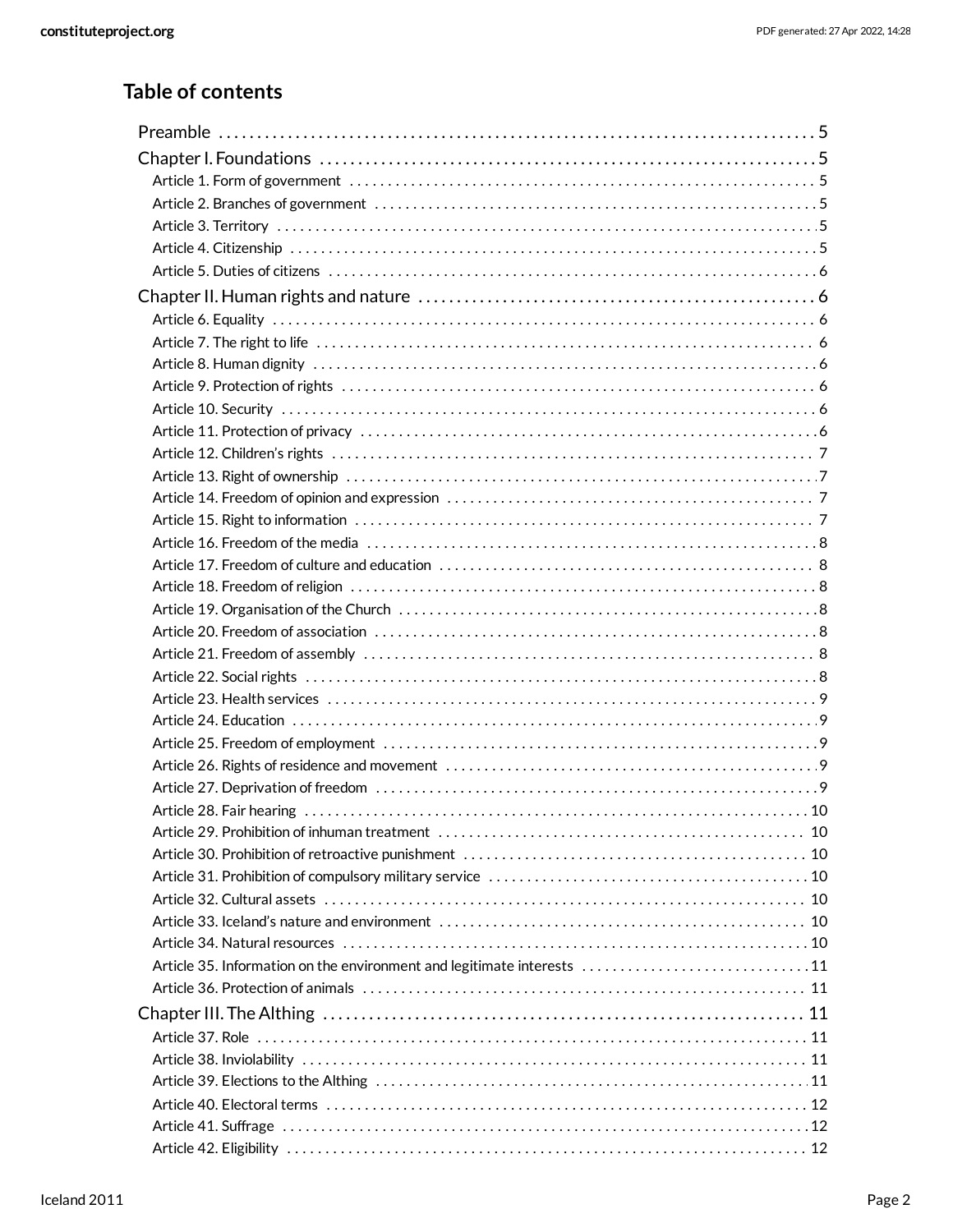| Article 58. Process of proposals for parliamentary resolutions and other parliamentary business  15 |    |
|-----------------------------------------------------------------------------------------------------|----|
|                                                                                                     |    |
|                                                                                                     |    |
|                                                                                                     |    |
|                                                                                                     |    |
|                                                                                                     |    |
|                                                                                                     |    |
|                                                                                                     |    |
|                                                                                                     |    |
|                                                                                                     |    |
|                                                                                                     |    |
|                                                                                                     |    |
|                                                                                                     |    |
|                                                                                                     |    |
|                                                                                                     |    |
|                                                                                                     |    |
|                                                                                                     | 17 |
|                                                                                                     |    |
|                                                                                                     |    |
|                                                                                                     |    |
|                                                                                                     |    |
|                                                                                                     |    |
|                                                                                                     |    |
|                                                                                                     |    |
|                                                                                                     |    |
|                                                                                                     |    |
|                                                                                                     |    |
|                                                                                                     |    |
|                                                                                                     |    |
|                                                                                                     |    |
|                                                                                                     |    |
|                                                                                                     |    |
|                                                                                                     |    |
|                                                                                                     |    |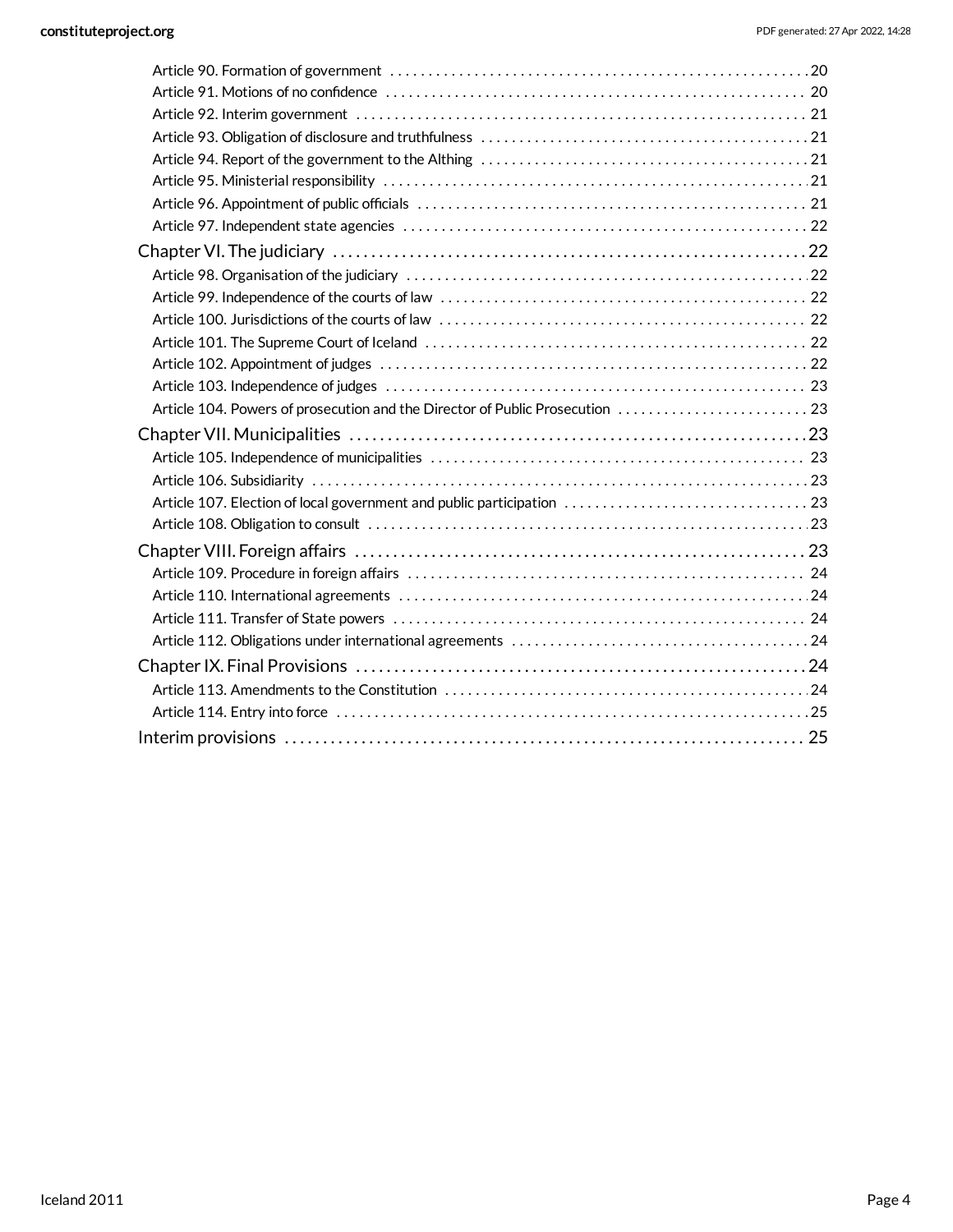#### Translation published by the the Constitutional Society in Iceland

Preamble

- Motives for writing constitution
- Source of constitutional authority

Protection of environment Right to culture

<span id="page-4-0"></span>**Preamble**

We, the people of Iceland, wish to create a just society with equal opportunities for everyone. Our different origins enrich the whole, and together we are responsible for the heritage of the generations, the land and history, nature, language and culture.

Iceland is a free and sovereign state, resting on the cornerstones of freedom, equality, democracy and human rights.

<span id="page-4-9"></span>The government shall work for the welfare of the inhabitants of the country, strengthen their culture and respect the diversity of human life, the land and the biosphere.

We wish to promote peace, security, well-being and happiness among ourselves and future generations. We resolve to work with other nations in the interests of peace and respect for the Earth and all Mankind.

In this light we are adopting a new Constitution, the supreme law of the land, to be observed by all.

# <span id="page-4-1"></span>**Chapter I. Foundations**

Type of government envisioned

#### <span id="page-4-2"></span>**Article 1. Form of government**

Iceland is a Republic governed by parliamentary democracy.

#### <span id="page-4-3"></span>**Article 2. Branches of government**

- <span id="page-4-10"></span><span id="page-4-7"></span>The Althing holds legislative powers under a mandate from the nation.
	- The President of the Republic, Cabinet Ministers and the State government and other government authorities hold executive powers.
	- The Supreme Court of Iceland and other courts of law hold judicial powers.

#### <span id="page-4-11"></span><span id="page-4-4"></span>**Article 3. Territory**

The Icelandic territorial land forms a single and indivisible whole. The boundaries of the Icelandic territorial sea, airspace and economic jurisdiction shall be decided by law.

#### <span id="page-4-5"></span>**Article 4. Citizenship**

Persons with a parent of Icelandic nationality shall have the right to Icelandic citizenship. In other respects, citizenship shall be granted in accordance with law.

<span id="page-4-6"></span>No one may be deprived of Icelandic citizenship.

<span id="page-4-8"></span>An Icelandic citizen cannot be barred from entering Iceland nor deported from Iceland. The rights of aliens to enter and reside in Iceland, and the reasons for which they may be deported, shall be laid down by law.

• Structure of legislative chamber(s)

- Name/structure of executive(s)
- Establishment of cabinet/ministers
- Structure of the courts
- Requirements for birthright citizenship Requirements for naturalization
- 
- Conditions for revoking citizenship
- Restrictions on entry or exit
- Power to deport citizens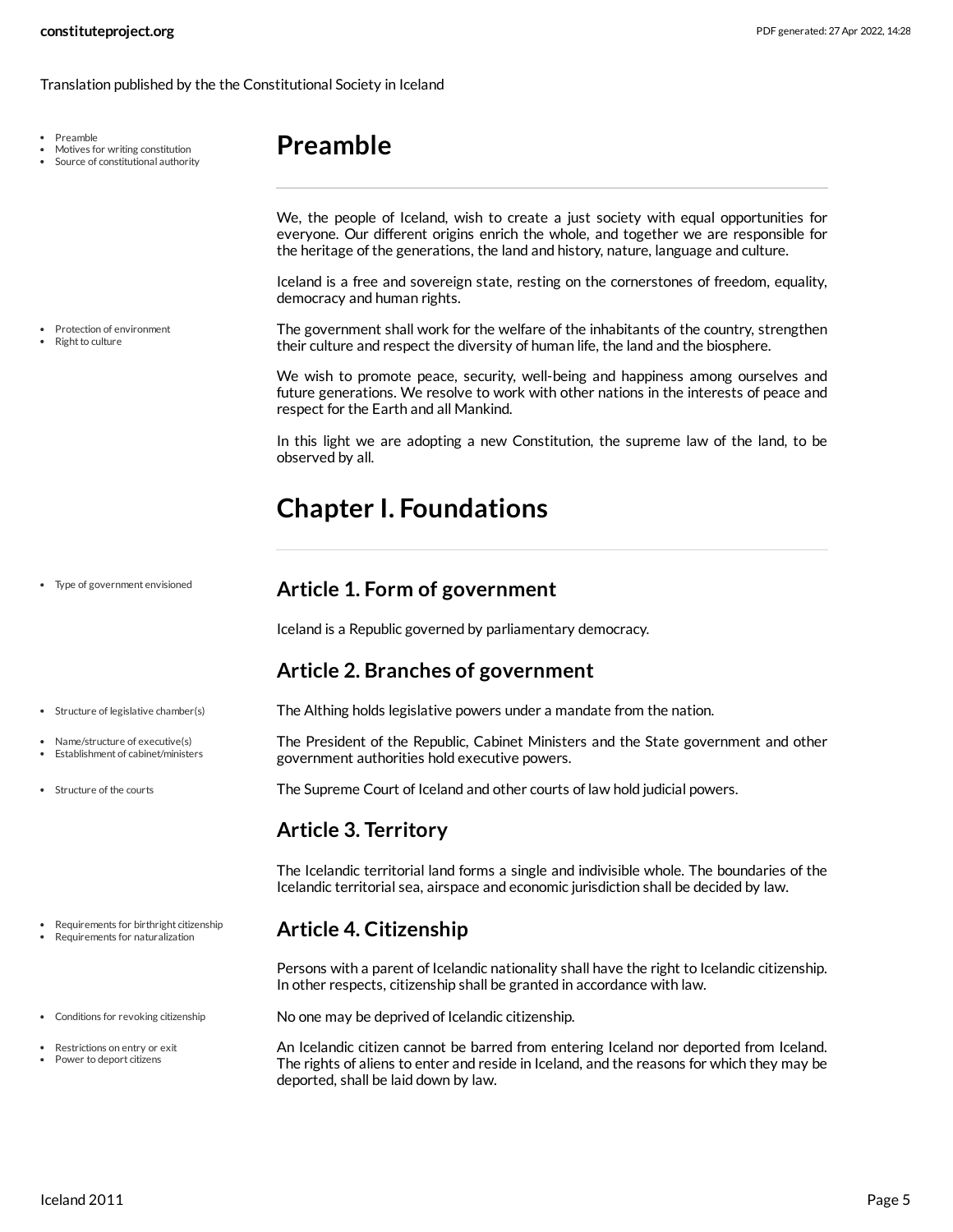#### <span id="page-5-0"></span>**Article 5. Duties of citizens**

The government is required to ensure that everyone has the opportunity to enjoy the rights and freedoms provided for in this Constitution.

• Duty to obey the constitution

<span id="page-5-8"></span>Everyone shall observe this Constitution in all respects, as well as legislation, obligations and rights that derive from the Constitution.

# <span id="page-5-1"></span>**Chapter II. Human rights and nature**

# <span id="page-5-2"></span>**Article 6. Equality**

<span id="page-5-9"></span>We are all equal before the law and shall enjoy human rights without discrimination with regard to gender, age, genotype, residence, financial position, disability, sexual orientation, race, opinions, political affiliation, religion, language, origin, family or position in other respects.

<span id="page-5-10"></span>Men and women shall enjoy equal rights in all respects.

# <span id="page-5-3"></span>**Article 7. The right to life**

Everyone is born with the right to life.

# <span id="page-5-4"></span>**Article 8. Human dignity**

Everyone shall be guaranteed the right to live with dignity. The diversity of human life shall be respected in every regard.

# <span id="page-5-5"></span>**Article 9. Protection of rights**

The government is at all times required to protect the citizens against violations of human rights, whether committed by public authorities or others.

# <span id="page-5-6"></span>**Article 10. Security**

Everyone shall be guaranteed security and protection against violence of any kind, such as sexual violence, inside and outside the home.

#### <span id="page-5-7"></span>**Article 11. Protection of privacy**

The protection of personal privacy and the privacy of home and family shall be guaranteed.

<span id="page-5-11"></span>Bodily or personal search, or a search of a person's premises or possessions, is permitted only in accordance with the decision of a court of law or specific permission by law. The same applies to the examination of documents and mail, communications by telephone and other telecommunications, and to any other comparable interference with a person's right to privacy.

<span id="page-5-12"></span>Notwithstanding the provisions of the first paragraph above, personal privacy and privacy of the home or family may be restricted by a specific provision of law if urgently necessary for the protection of the rights of others.

General guarantee of equality Equality regardless of gender

- Equality regardless of political party
- Equality regardless of language
- Equality regardless of age
- Equality regardless of financial status
- Equality regardless of sexual orientation Equality for persons with disabilities
- Equality regardless of creed or belief
- $\mathbf{r}$ Provision for matrimonial equality
- Equality regardless of race
- 
- Equality regardless of origin<br>**Righthty life**gardless of parentage

• Human dignity

• Right to privacy

- Telecommunications
- Regulation of evidence collection

• Rights of children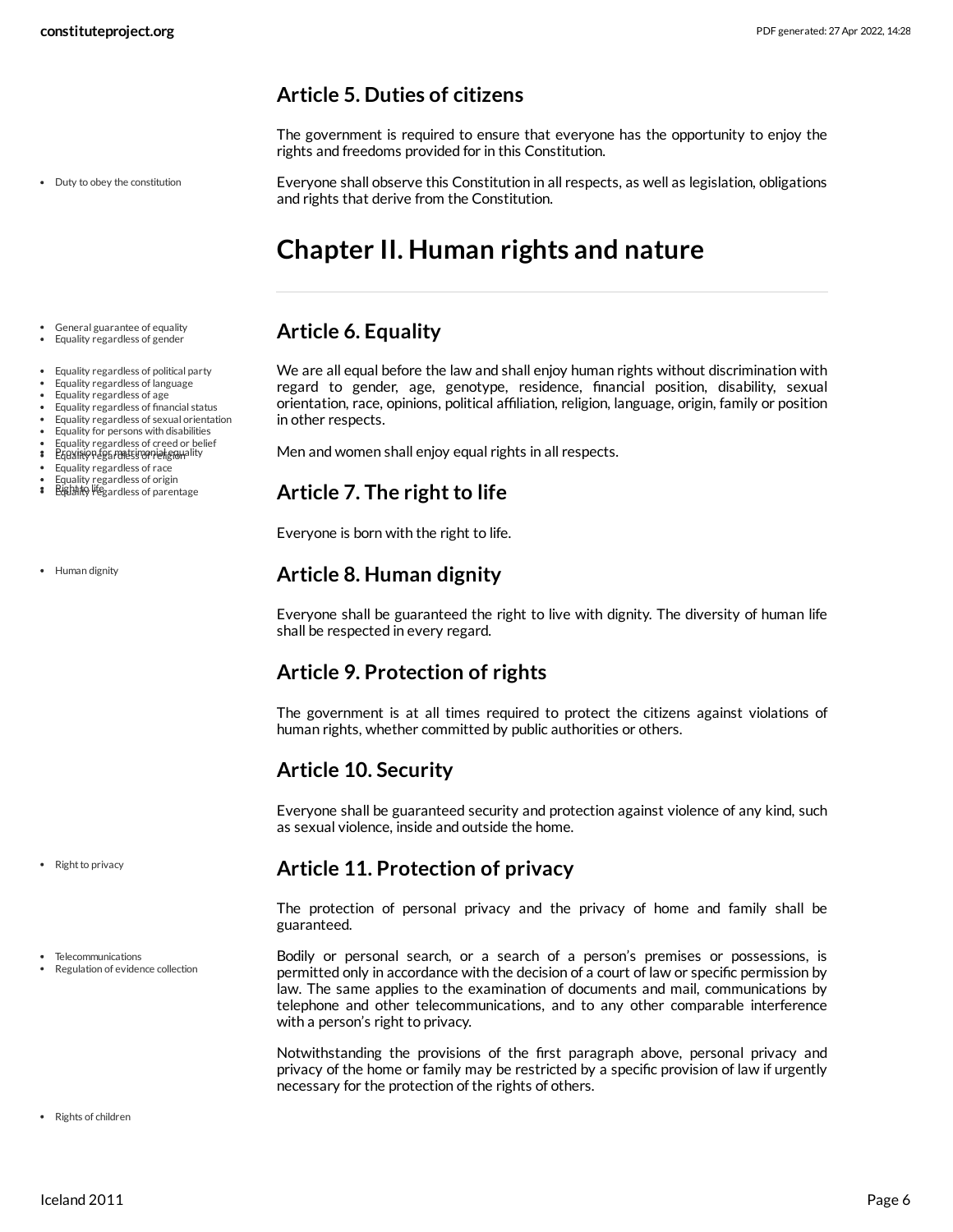# <span id="page-6-0"></span>**Article 12. Children's rights**

All children shall be guaranteed by law the protection and care that their well-being requires.

The best interests of the child shall always take precedence when decisions are made regarding a child's affairs.

A child shall be guaranteed the right to express its views regarding all its affairs, and just account shall be taken of the child's views in accordance with its age and maturity.

#### <span id="page-6-1"></span>**Article 13. Right of ownership**

<span id="page-6-5"></span>The right of private ownership shall be inviolate. No one may be obliged to surrender his property unless required by the public interest. Such a measure requires permission by law, and full compensation shall be paid.

Ownership rights entail obligations as well as restrictions in accordance with law

#### <span id="page-6-2"></span>**Article 14. Freedom of opinion and expression**

<span id="page-6-4"></span>Everyone has the right to freedom of opinion and belief and to the expression of his thoughts.

<span id="page-6-6"></span>Censorship or other similar restrictions on freedom of expression shall never be provided for by law. However, the freedom of expression may be restricted by law for the protection of children, security, health or the reputation of others, as necessary in a democratic society.

The government shall guarantee conditions that are conducive to open and informed public discussion. Access to the Internet and information technology shall not be curtailed except by a decision of a court of law and on the same substantive conditions that apply to restrictions on the freedom of expression.

Everyone is accountable for the expression of his opinion before a court of law.

#### <span id="page-6-3"></span>**Article 15. Right to information**

Everyone is free to gather and disseminate information.

Government administration shall be transparent, and documents, such as minutes of meetings, shall be preserved and any submissions, their origins, process and outcome, shall be recorded and documented. Such documents shall not be destroyed except in accordance with law.

Information and documents in the possession of the government shall be available without evasion and the law shall ensure public access to all documents collected or procured by public entities. A list of all cases and documents in public custody, their origin and content shall be available to all.

The collection, dissemination and surrender of documents, their preservation and publication, can only be restricted by law for a democratic purpose, e.g. in the interest of protecting personal privacy, the security of the nation or the lawful work of regulatory authorities. It is permitted to restrict access by law to working documents, provided that no further steps are taken than necessary to preserve the normal working conditions of government authorities.

As regards documents which are subject to confidentiality by law, information shall be available as regards the reasons for the confidentiality and the limits on the time of confidentiality.

• Right to own property

- Protection from expropriation
- Inalienable rights
- Freedom of press
- Freedom of expression
- Freedom of opinion/thought/conscience
- Right to protect one's reputation

• Right to information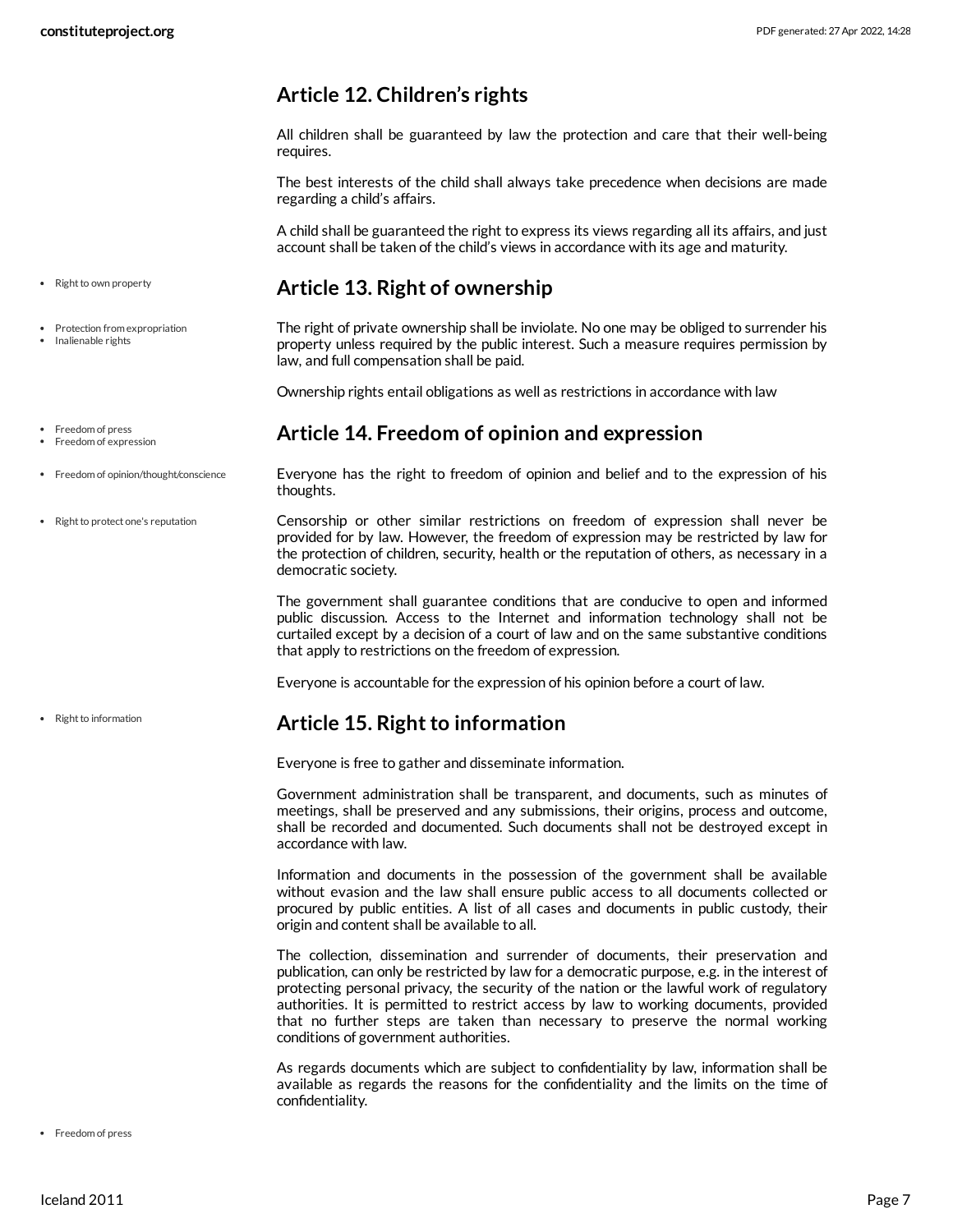#### <span id="page-7-0"></span>**Article 16. Freedom of the media**

The freedom of the media, their independence and transparency of ownership shall be ensured by law.

The protection of journalists, their sources of information and whistle-blowers shall be ensured by law. It is not permitted to breach confidentiality without the consent of the person providing the information except in the process of criminal proceedings and pursuant to a court order.

#### <span id="page-7-1"></span>**Article 17. Freedom of culture and education**

The freedom of science, higher learning and the arts shall be ensured by law.

#### <span id="page-7-2"></span>**Article 18. Freedom of religion**

Everyone shall be guaranteed the right to belief and world view, including the right to change his religion or faith and remain independent of religious associations.

Everyone is free to practice religion, alone or in association with others, in private or in public.

The freedom to practice religion or faith shall only be subject to the limitations provided for by law and as necessary in a democratic society.

# <span id="page-7-3"></span>**Article 19. Organisation of the Church**

The organisation of the Church may be provided for by law.

If the Althing approves a change in the organisation of the State Church the matter shall be submitted to a vote for approval or rejection by the entire electorate of the country.

# <span id="page-7-4"></span>**Article 20. Freedom of association**

Everyone shall be guaranteed the right to form associations for any lawful purpose, including political associations and trade unions, without prior permission. An association may not be dissolved by an administrative decision.

No one may be obliged to be a member of any association. However, obligatory membership of an association may be provided for by law if necessary in order to enable an association to carry out its lawfully decreed functions for reasons of the public interest or the rights of others.

#### <span id="page-7-5"></span>**Article 21. Freedom of assembly**

Everyone shall be ensured the right to assemble without special permission, as for meetings and protests. This right shall not be subject to any restrictions except as provided by law and as necessary in a democratic society.

# <span id="page-7-6"></span>**Article 22. Social rights**

Everyone shall be ensured by law the right to sustenance and social security.

<span id="page-7-8"></span><span id="page-7-7"></span>Everyone in need shall be ensured by law the right to social security and social assistance, as in the case of unemployment, childbirth, old age, poverty, physical handicap, sickness, disability or comparable circumstances.

• Right to academic freedom

- Reference to science Reference to art
- 

• Freedom of religion

Official religion

- Freedom of association
- Right to form political parties Right to join trade unions
- 

• Freedom of assembly

- State support for the disabled State support for the elderly
- State support for the unemploved
- Right to health care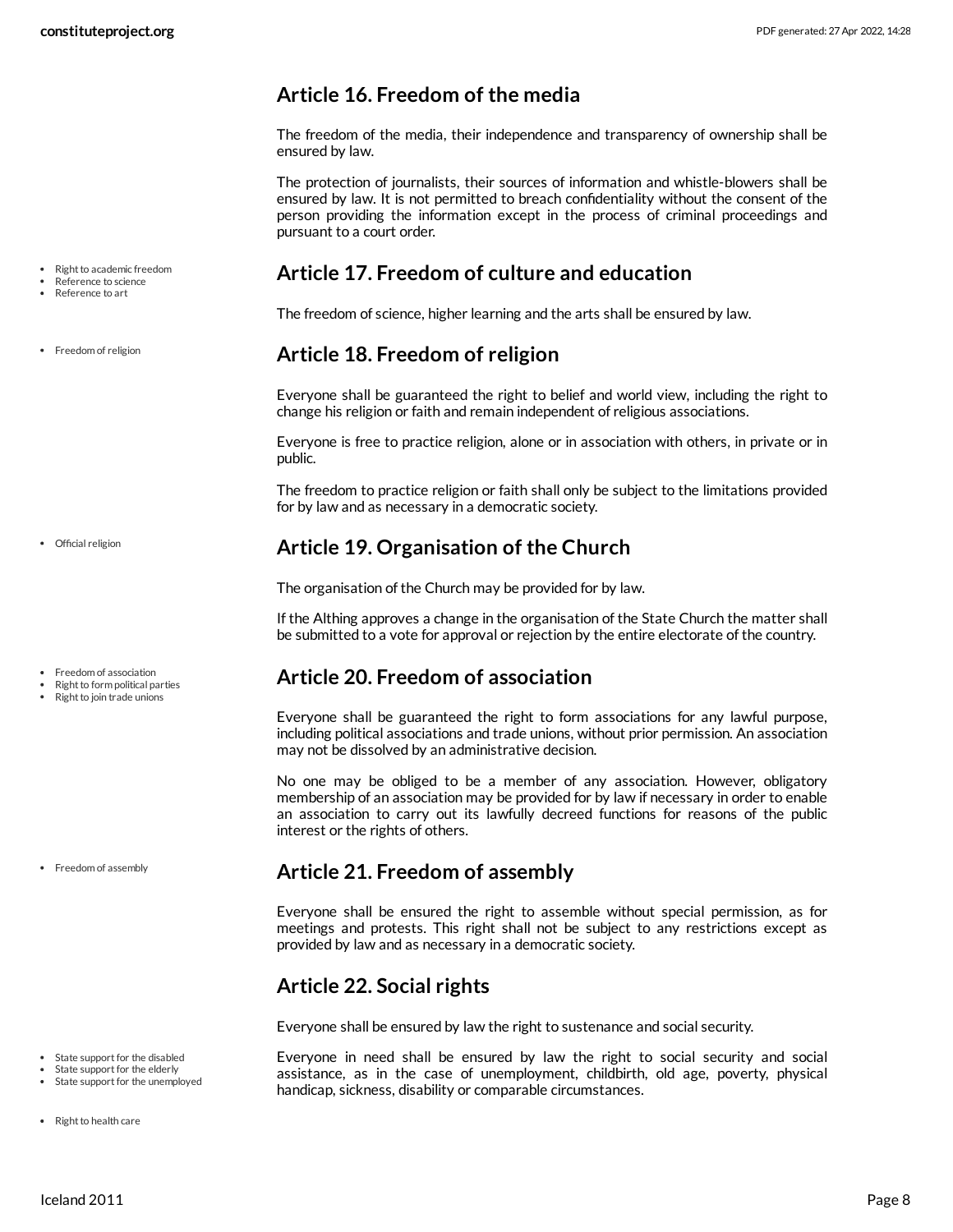# <span id="page-8-0"></span>**Article 23. Health services**

Everyone shall have the right to enjoy mental and physical health to the highest possible standard.

Everyone shall be ensured by law the right to accessible, appropriate and adequate health services.

**•** Free education

Compulsory education

#### <span id="page-8-1"></span>**Article 24. Education**

Everyone shall be ensured by law the right to general education and training to his ability.

<span id="page-8-5"></span>Everyone who is subject to compulsory schooling shall have access to education without charge.

Education shall aim at achieving comprehensive development for each individual, critical thinking and consciousness of human rights, democratic rights and obligations.

# <span id="page-8-10"></span><span id="page-8-2"></span>**Article 25. Freedom of employment**

- Everyone is free to pursue the occupation of his choosing. However, this right may be restricted by law if the public interest so requires. • Right to choose occupation
	- The right to decent working conditions, such as rest, holidays and leisure time, shall be provided for by law. Everyone shall be ensured the right to fair remuneration and to negotiate employment terms and other rights relating to employment.

# <span id="page-8-11"></span><span id="page-8-3"></span>**Article 26. Rights of residence and movement**

<span id="page-8-6"></span>All persons shall be free to choose their residence and shall be free to travel, subject to any limitations laid down by law.

<span id="page-8-9"></span>No one may be prevented from leaving Iceland except by a decision of a court of law. However, a person may be prevented from leaving Iceland by lawful arrest.

<span id="page-8-8"></span>The rights of refugees and asylum seekers to fair and swift proceedings shall be provided for by law.

# <span id="page-8-4"></span>**Article 27. Deprivation of freedom**

No one may be deprived of his freedom except as permitted by law.

Any person deprived of his freedom shall have the right to be informed promptly of the reasons therefor.

Any person arrested by reason of suspicion of criminal conduct shall be brought before a judge without delay. If he is not immediately released, the judge shall issue within 24 hours a reasoned decision as to whether he should be remanded in custody. Remanding in custody is permitted only in the case of actions which are subject to a sentence of imprisonment. The right of a person detained on remand to refer the remanding decision to a superior court shall be guaranteed by law. No person shall be remanded in custody for longer than necessary.

<span id="page-8-7"></span>Any person deprived of his freedom for reasons other than criminal proceedings shall be entitled to have the legality of the measure reviewed by a court as promptly as possible. If the deprivation of freedom proves to have been unlawful he shall be released immediately.

Any person wrongfully deprived of freedom shall be entitled to compensation. • Protection from false imprisonment

• Right to rest and leisure Right to just remuneration

- Freedom of movement
- Restrictions on entry or exit
- Protection of stateless persons
- Protection from unjustified restraint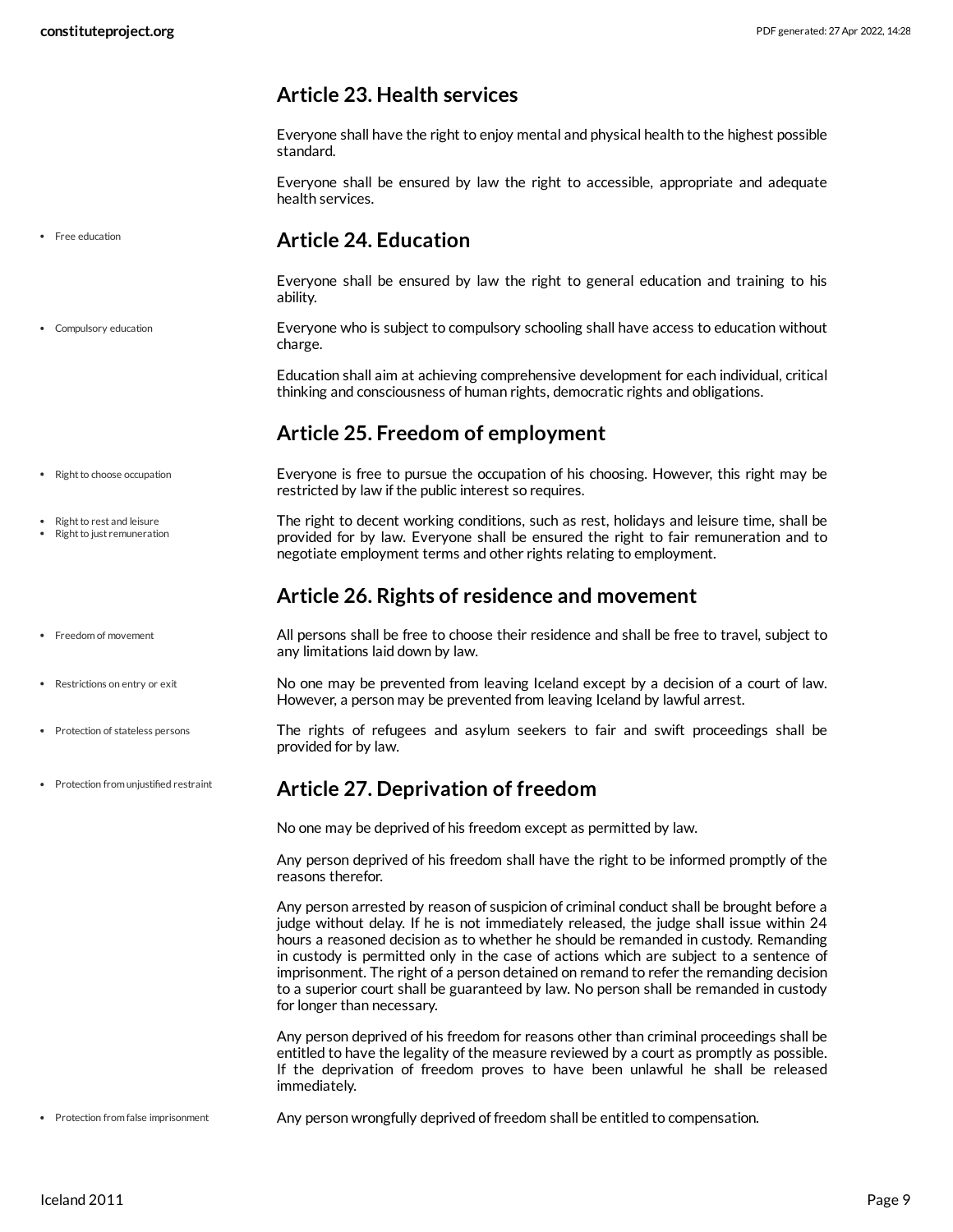#### <span id="page-9-0"></span>**Article 28. Fair hearing**

<span id="page-9-11"></span>All persons shall be entitled to a fair hearing within a reasonable time before an independent and impartial court of law for the determination of their rights and obligations, or in the event of any criminal charge against them. The hearing shall be conducted in public unless a judge decides otherwise pursuant to law in the interest of morals, public order, the security of the State or the interests of the parties and witnesses.

Everyone charged with criminal conduct shall be presumed innocent until proven guilty. • Presumption of innocence in trials

# <span id="page-9-8"></span><span id="page-9-7"></span><span id="page-9-1"></span>**Article 29. Prohibition of inhuman treatment**

- The death penalty may never be stipulated by law. • Prohibition of capital punishment
	- No one may be subjected to torture or any other inhuman or degrading treatment or punishment.

<span id="page-9-10"></span><span id="page-9-9"></span>No one shall be subjected to forced labour.

#### <span id="page-9-2"></span>**Article 30. Prohibition of retroactive punishment**

No one may be subjected to punishment unless found guilty of conduct which was criminal according to law at the time of its occurrence, or which can be shown to be fully analogous to such conduct. The penalty must not be more severe than permitted by law at the time.

# <span id="page-9-3"></span>**Article 31. Prohibition of compulsory military service**

Compulsory military service may never be introduced into law.

#### <span id="page-9-4"></span>**Article 32. Cultural assets**

Valuable national possessions pertaining to the Icelandic cultural heritage, such as national relics and ancient manuscripts, may neither be destroyed nor surrendered for permanent possession or use, sold or pledged.

#### <span id="page-9-5"></span>**Article 33. Iceland's nature and environment**

Iceland's nature is the foundation of life in the country. Everyone is under obligation to respect it and protect it.

<span id="page-9-12"></span>Everyone shall by law be ensured the right to a healthy environment, fresh water, clean air and unspoiled nature. This means maintenance of life and land and protection of sites of natural interest, unpopulated wilderness, vegetation and soil. Previous damage shall be repaired to the extent possible.

The use of natural resources shall be managed so as to minimise their depletion in the long term with respect for the rights of nature and future generations.

The right of the public to travel the country for lawful purposes with respect for nature and the environment shall be ensured by law.

#### <span id="page-9-6"></span>**Article 34. Natural resources**

Iceland's natural resources which are not in private ownership are the common and perpetual property of the nation. No one may acquire the natural resources or their attached rights for ownership or permanent use, and they may never be sold or mortgaged.

Prohibition of cruel treatment Prohibition of torture

• Protection from ex post facto laws Principle of no punishment without law

• Prohibition of slavery

• Right to public trial Right to speedy trial Right to fair trial

- 
- Right to culture
- Protection of environment
- Right to water

Ownership of natural resources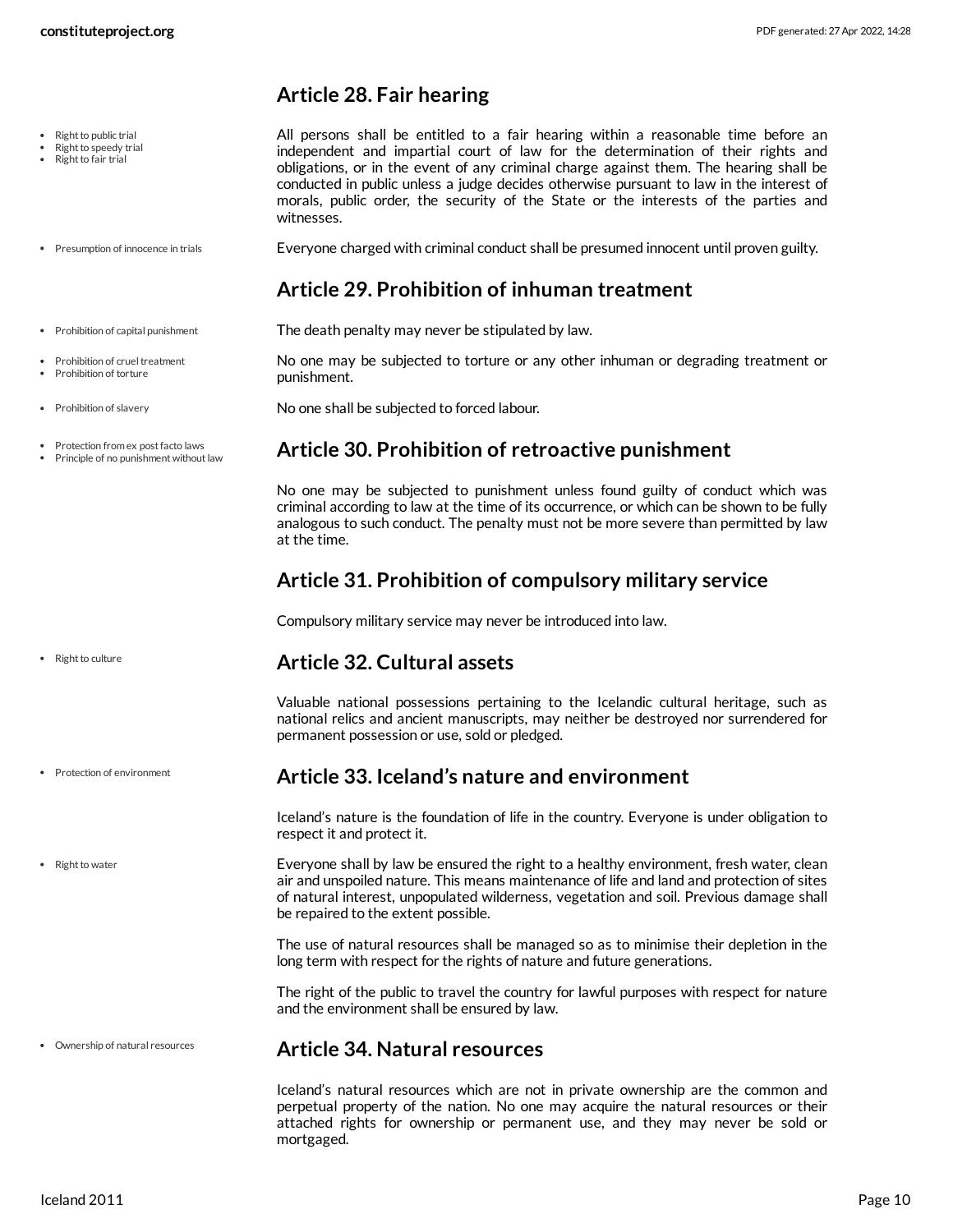Resources under national ownership include resources such as harvestable fish stocks, other resources of the sea and sea bed within Icelandic jurisdiction and sources of water rights and power development rights, geothermal energy and mining rights. National ownership of resources below a certain depth from the surface of the earth may be provided for by law.

The utilisation of the resources shall be guided by sustainable development and the public interest.

Government authorities, together with those who utilise the resources, are responsible for their protection. On the basis of law, government authorities my grant permits for the use or utilisation of resources or other limited public goods against full consideration and for a reasonable period of time. Such permits shall be granted on a nondiscriminatory basis and shall never entail ownership or irrevocable control of the resources.

#### <span id="page-10-0"></span>**Article 35. Information on the environment and legitimate interests**

The government authorities are required to inform the public about the state of the environment and nature and the impact of development thereon. The government authorities and other parties shall provide information regarding any impending natural disasters, such as environmental pollution.

Public access to preparations for decisions which will impact the environment and nature, as well as permission to seek the intervention of impartial administrative agencies, shall be ensured by law.

Decisions made by government authorities on Iceland's nature and environment shall be grounded in the principles of environmental law.

Protection of environment

<span id="page-10-1"></span>**Article 36. Protection of animals**

The protection of animals against abuse and the protection of endangered species of animal shall be provided for by law.

# <span id="page-10-2"></span>**Chapter III. The Althing**

• Structure of legislative chamber(s)

#### <span id="page-10-3"></span>**Article 37. Role**

The Althing is vested with legislative powers and the budgetary powers of the State and shall oversee the executive branch as further provided in this Constitution and other acts of law.

#### <span id="page-10-4"></span>**Article 38. Inviolability**

The Althing is inviolate. No person may disturb its peace or violate its freedom.

#### <span id="page-10-5"></span>**Article 39. Elections to the Althing**

<span id="page-10-7"></span>The Althing shall be composed of 63 Members, nationally elected by secret ballot for a term of four years.

The votes of voters everywhere in the country shall have equal weight.

<span id="page-10-6"></span>The country may be divided into electoral districts. They shall be eight at the most.

- Term length for first chamber
- Size of first chamber Secret ballot
- 
- Electoral districts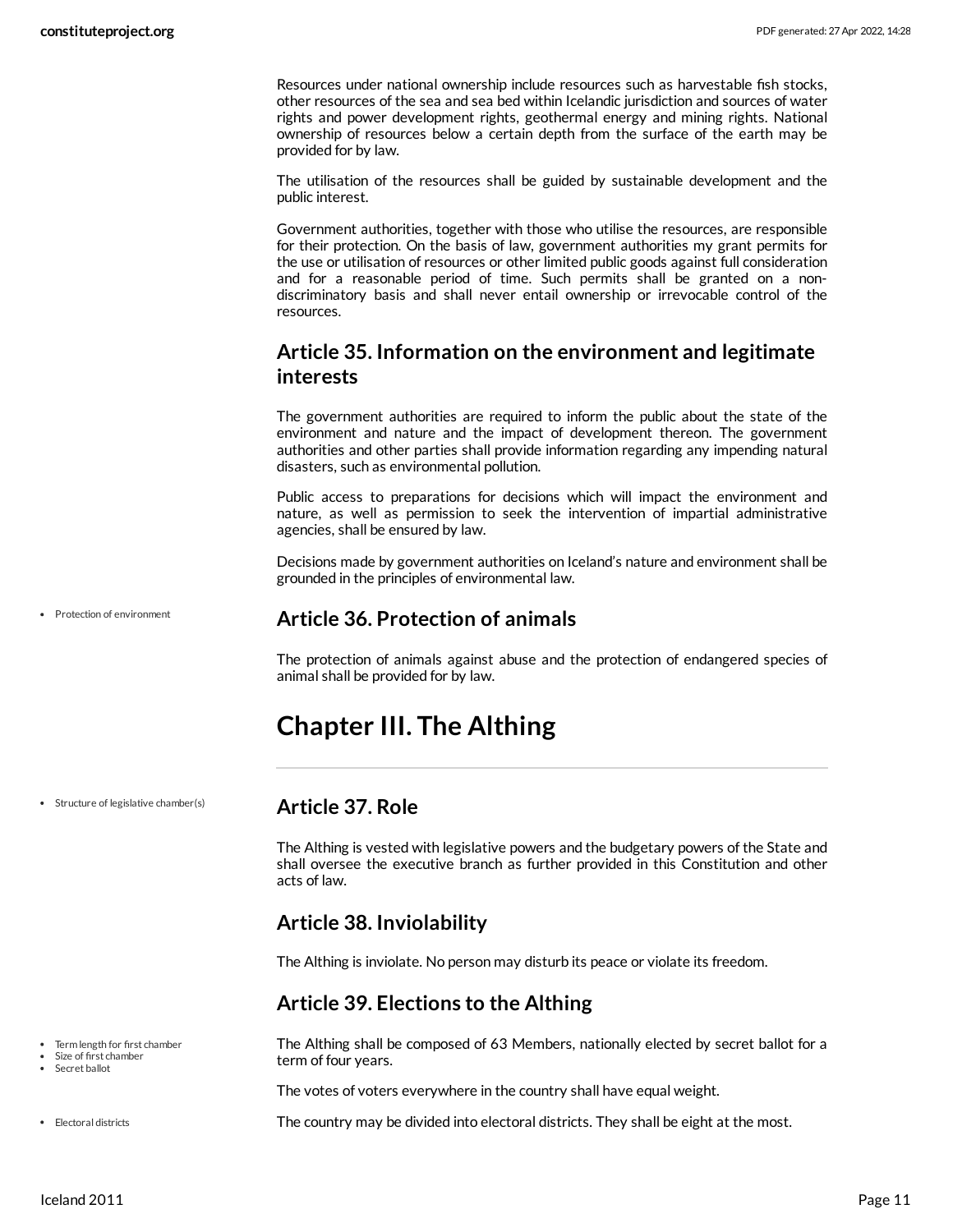Associations of candidates shall put forward slates, either district slates or national slates or both. Candidates may run simultaneously on a national slate and a single district slate of the same association.

A voter selects individual candidates from slates in his electoral district or from nationwide slates or both. A voter is also permitted instead to mark a single district slate or a single nationwide slate, in which case the voter will be understood to have selected all the candidates on the slate equally. It is permitted to provide by law that the selection should be limited to the district slate or nationwide slate of the same association.

Parliamentary seats shall be allocated to associations of candidates so that the number of Members representing each association is as close in proportion as possible to the total number of votes.

The manner of allocating parliamentary seats to candidates based on their strength of vote shall be provided for by law.

<span id="page-11-4"></span>It is permitted to provide by law that a specified number of parliamentary seats should be tied to individual electoral districts, up to a maximum total of 30. The number of voters on the electoral register behind each tied seat shall not be lower than the average for all 63 seats.

- The means of promoting as equal a proportion of men and women in the Althing shall be provided for in legislation on elections. First chamber representation quotas
	- Provisions of law relating to electoral district boundaries, the methods of allocating parliamentary seats and rules on candidature can be amended only by a two-thirds majority of the Althing. Amendments of this kind may not be made when there are less than six months until the next election and their entry into force shall be postponed if an election is called within six months from their confirmation.

#### <span id="page-11-7"></span><span id="page-11-0"></span>**Article 40. Electoral terms**

Regular elections to the Althing shall take place not later than at the end of the electoral term.

<span id="page-11-8"></span>The electoral term is four years.

The beginning and end of the electoral term shall fall on the same day of the week in a month, counting from the beginning of the month.

#### <span id="page-11-1"></span>**Article 41. Suffrage**

All persons who, on the date of an election to the Althing, are 18 years of age or older and are Icelandic citizens have the right to vote in elections to the Althing. Domicile in Iceland on the date of an election is also a requirement for voting, unless exceptions from this rule are provided for in legislation on elections to the Althing.

<span id="page-11-5"></span>Further provisions regarding elections to the Althing shall be laid down in statutory law on elections.

#### <span id="page-11-2"></span>**Article 42. Eligibility**

Every citizen possessing the right to vote in elections to the Althing and an unblemished reputation is eligible for candidature in elections to the Althing.

Supreme Court judges, however, are not eligible.

<span id="page-11-6"></span><span id="page-11-3"></span>The loss of eligibility by a Member of the Althing entails the forfeiture of any rights conferred by election to the Althing. The Member's alternate shall than take the Member's seat in the Althing.

- 
- Supermajority required for legislation
- Scheduling of elections
- Term length for first chamber
- Restrictions on voting
- Eligibility for head of state
- Minimum age for first chamber Eligibility for first chamber
- Claim of universal suffrage
- First chamber selection
- Minimum age for first chamber
- Eligibility for head of state Eligibility for first chamber
- Removal of individual legislators
- Replacement of legislators
- Electoral commission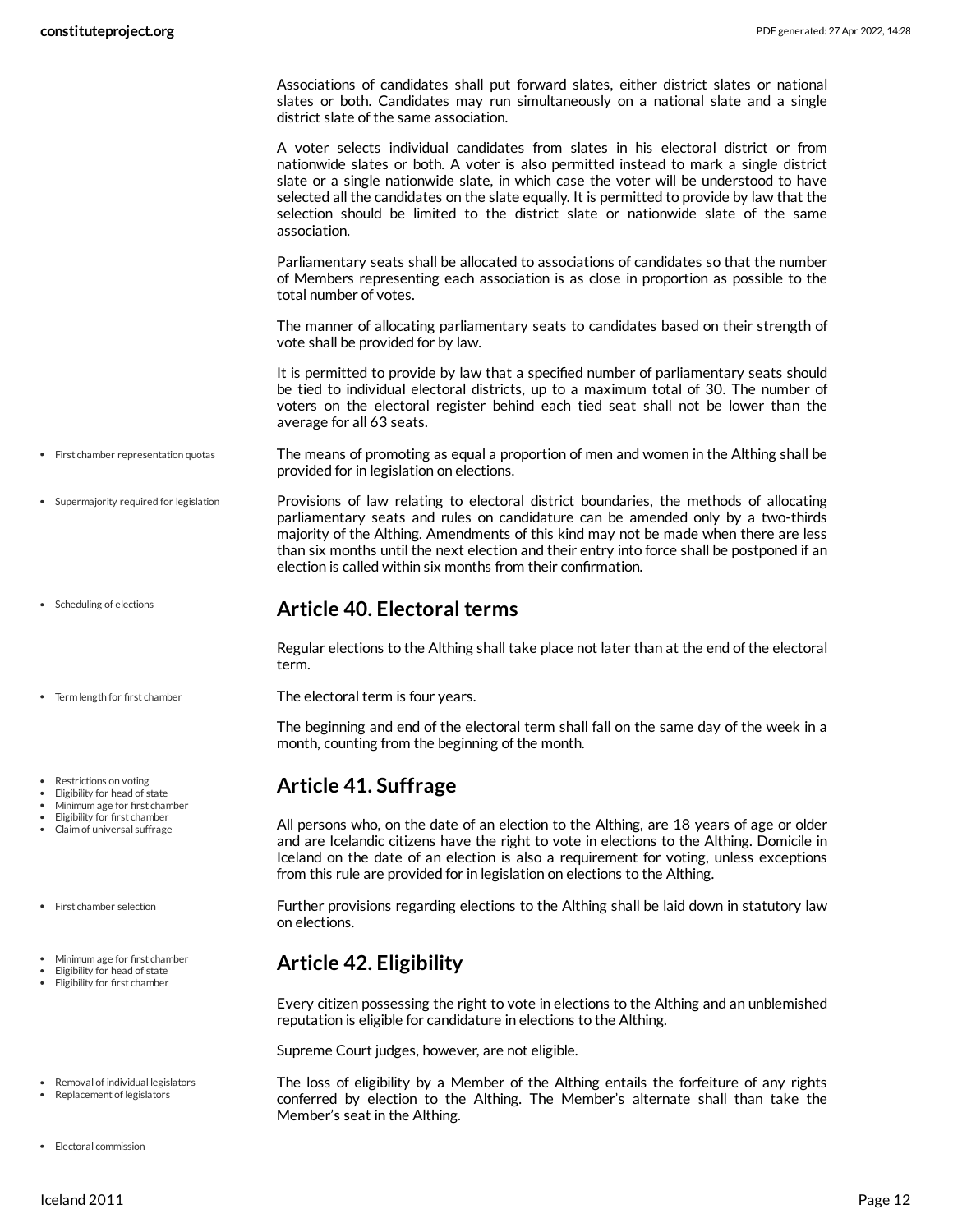# <span id="page-12-0"></span>**Article 43. Validity of elections**

Referenda

<span id="page-12-9"></span>The Althing shall elect a national electoral commission to rule on the on the validity of presidential elections, elections to the Althing and national referenda.

The national electoral commission shall issue the election credentials of the President and Members of the Althing and rule whether a Member of the Althing has forfeited his eligibility. The work of the national electoral commission shall be subject to the further provisions of law.

Rulings of the national electoral commission may be referred to the courts of law.

#### <span id="page-12-1"></span>**Article 44. Sessions**

The Althing shall assemble no later than two weeks after each election to the Althing.

The date of assembly of regular sessions of the Althing and the division of its electoral term into legislative sessions shall be provided for by law.

# <span id="page-12-2"></span>**Article 45. Place of assembly**

The Althing shall normally assemble in Reykjavik, but may decide to assemble elsewhere.

# <span id="page-12-3"></span>**Article 46. Inauguration of the Althing**

<span id="page-12-8"></span>The President of Iceland shall convene the Althing following parliamentary elections and inaugurate the regular session of the Althing each year.

- The President shall also convene and inaugurate sessions of the Althing on the recommendation of its Speaker or one third of its Members. Extraordinary legislative sessions
- Oaths to abide by constitution

#### <span id="page-12-4"></span>**Article 47. Oath**

Each new Member of the Althing shall sign an oath to the Constitution when the Member's election has been confirmed as valid.

#### <span id="page-12-5"></span>**Article 48. Independence of Members of the Althing**

Members of the Althing are bound only by their conviction and not by any instructions from others.

• Immunity of legislators

#### <span id="page-12-6"></span>**Article 49. Immunity of Members of the Althing**

A Member of the Althing may not be remanded in custody or subjected to criminal proceedings without the consent of the Althing unless caught in the commission of a crime.

A Member of the Althing cannot be held accountable outside the Althing for anything said in the Althing except with the permission of the Althing.

Members of the Althing are permitted to renounce their immunity.

# <span id="page-12-7"></span>**Article 50. Listing of interests and disqualification**

A Member of the Althing is prohibited from participating in deliberations on parliamentary business which concerns his special and significant interests, or those of persons with close ties to him. The qualifications of Members of the Althing shall be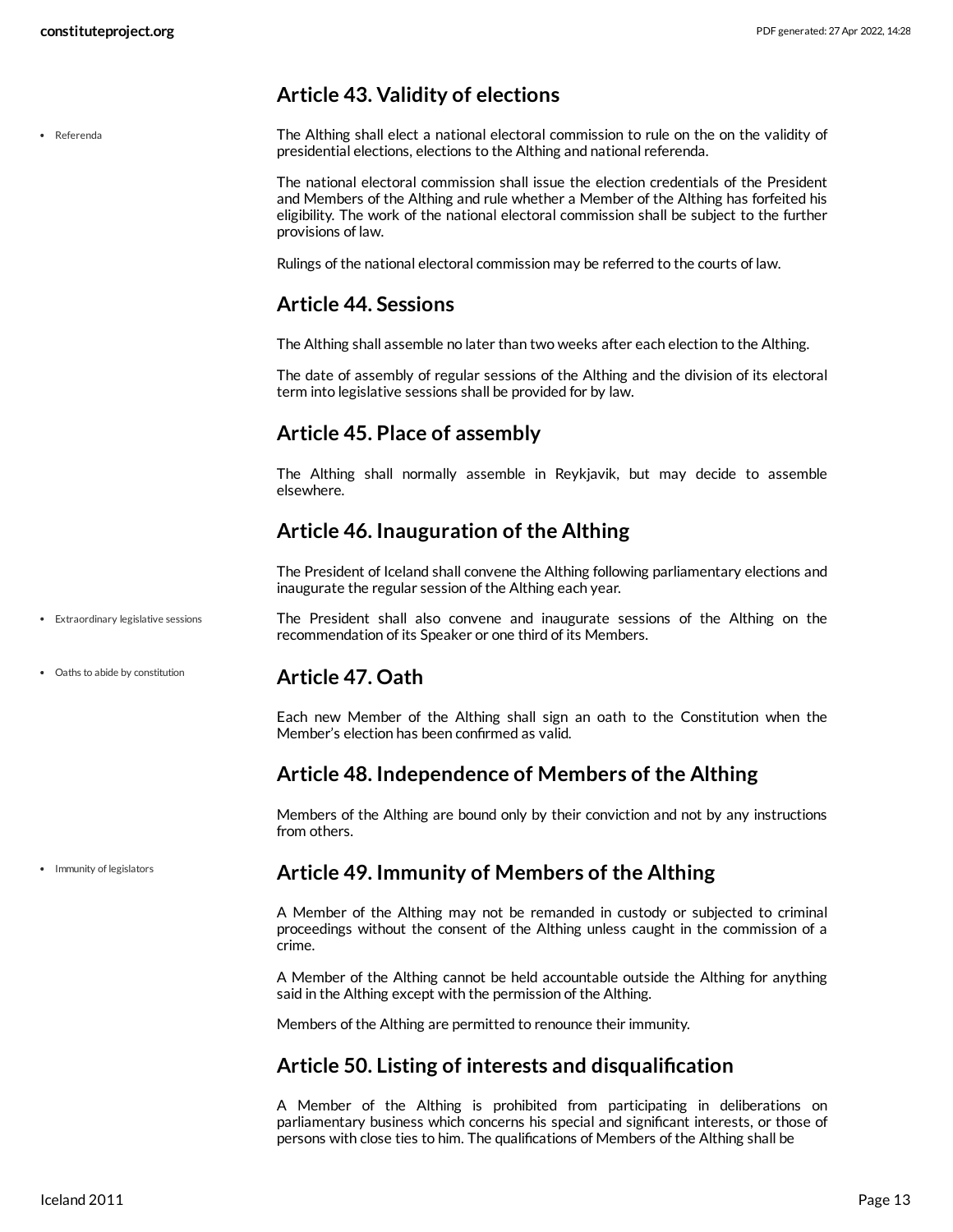- Earnings disclosure requirement
- Campaign financing

Leader of first chamber

Legislative committees

Public or private sessions

Legislative committees

• Initiation of general legislation

Restrictions on political parties

provided for by law. The disqualification of a Member of the Althing shall not have any effect on the validity of any legislated acts of law.

<span id="page-13-7"></span>The obligation of Members of the Althing to disclose information on their financial interests shall be provided for by law.

#### <span id="page-13-0"></span>**Article 51. Contributions to candidates and their associations**

The activities of political associations and candidates' finances shall be governed by law in order to keep costs at reasonable levels, ensure transparency and restrict advertisements in election campaigns.

Information on contributions exceeding a specified minimum amount shall be made public as they accrue pursuant to further provisions of law.

#### <span id="page-13-1"></span>**Article 52. Speaker of the Althing**

<span id="page-13-8"></span>The Althing shall elect a Speaker by a two-thirds majority vote at the beginning of each electoral term. If the Speaker does not complete an electoral term, a new Speaker shall be elected in the same manner.

The Speaker shall supervise the work of the Althing. The Speaker is responsible for the general management of the Althing and exercises the supreme authority in its administration. Deputy Speakers work with the Speaker and act as his alternates; together they form the Speakers' Committee. The election of Deputy Speakers shall be provided for by law. Legislative committees

> The Speaker of the Althing shall withdraw from general parliamentary work and shall not have the right to vote. The Speaker's alternate member shall take a seat in the Althing while the Speaker holds office.

#### <span id="page-13-2"></span>**Article 53. Rules of order of the Althing**

The rules of order of the Althing shall be established by law.

#### <span id="page-13-3"></span>**Article 54. Parliamentary committees**

The Althing shall elect permanent committees to deliberate on parliamentary business.

The work of parliamentary committees of the Althing shall be provided for by law.

#### <span id="page-13-4"></span>**Article 55. Public meetings**

Meetings of the Althing shall be held in public.

A parliamentary committee may decide to open its meeting to the public.

#### <span id="page-13-5"></span>**Article 56. Procedure of parliamentary business**

Members of the Althing have the right to introduce legislative bills, draft resolutions and other parliamentary business.

Cabinet Ministers may submit to the Althing legislative bills and draft resolutions approved by the Cabinet.

#### <span id="page-13-6"></span>**Article 57. Process of legislative bills**

Legislative committees

Legislative bills submitted by Members of the Althing and the Cabinet shall be subjected to deliberation and process by parliamentary committees before they are debated in the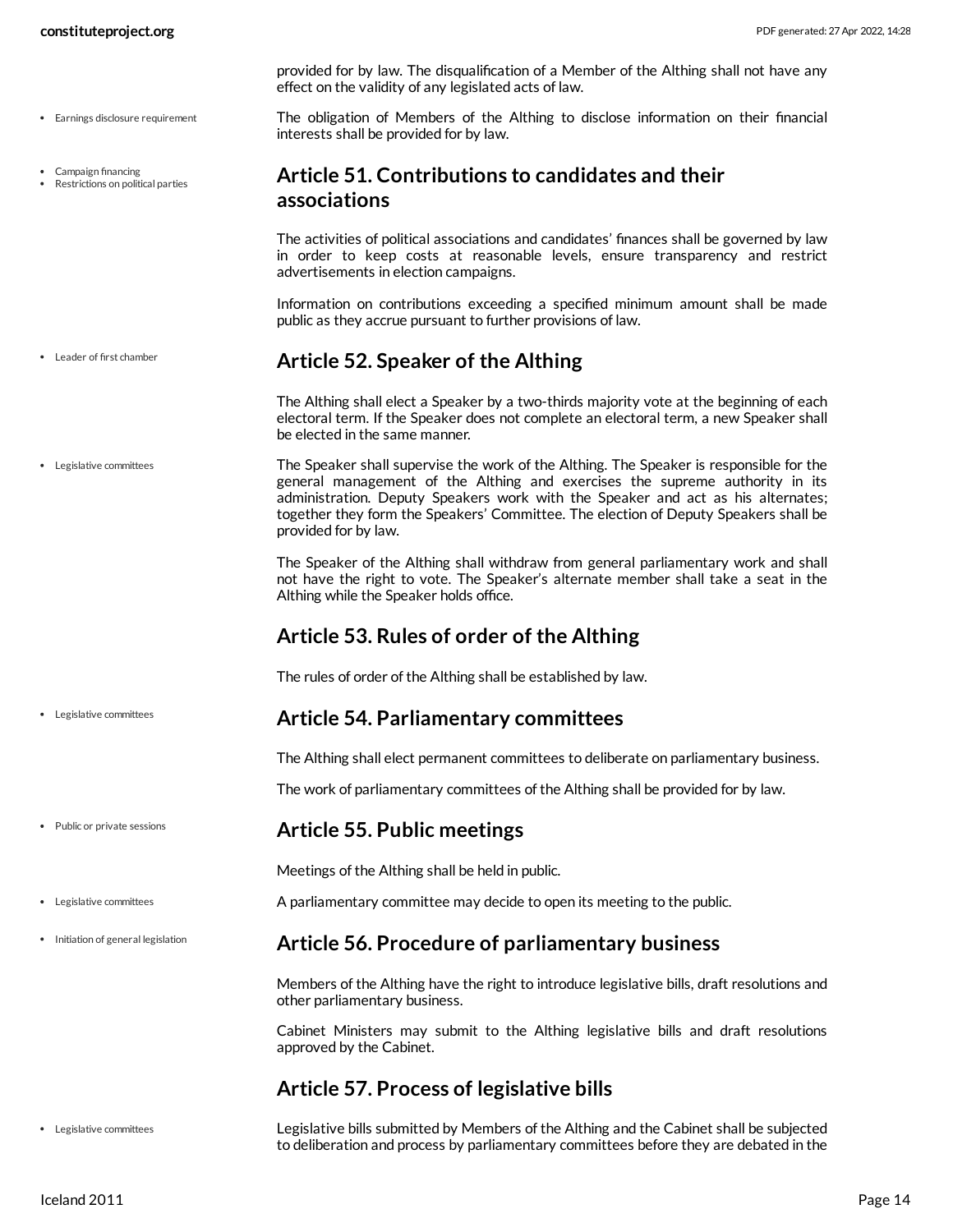Althing. The same applies to parliamentary business proposed by voters.

An assessment of the impact of legislation shall accompany legislative bills pursuant to further provisions of law.

A legislative bill may not pass until after at least two readings in the Althing.

Legislative bills which have not received final process shall lapse at the end of an electoral term.

# <span id="page-14-0"></span>**Article 58. Process of proposals for parliamentary resolutions and other parliamentary business**

Proposals for parliamentary resolutions submitted by the Cabinet shall be subjected to deliberation and process by parliamentary committees prior to discussion in the Althing. Legislative committees

> <span id="page-14-7"></span>A proposal for a parliamentary resolution may not pass until after at least two readings in the Althing.

> Proposals for parliamentary resolutions which have not received final process shall lapse at the end of a parliamentary session.

> Proposals for dissolution of the Althing or no confidence shall be debated and brought to a conclusion in a single debate.

In other respects, the process of parliamentary business shall be provided for by law.

#### <span id="page-14-1"></span>**Article 59. Quorum**

The Althing can only resolve a matter of business if more than half of its Members are present at the meeting and participate in the voting.

#### <span id="page-14-2"></span>**Article 60. Confirmation of acts of law**

When the Althing has passed a legislative bill, it is signed by the Speaker of the Althing, who submits it within two weeks for confirmation by the President of Iceland, whose signature gives it the status of law.

The President of Iceland can decide within one week from receiving a legislative bill to deny it confirmation. This decision shall be reasoned and notified to the Speaker of the Althing. The legislative bill shall nonetheless acquire the force of law, but the act shall be submitted to a referendum within three months for approval or rejection. A simple majority of votes shall decide whether the act of law remains in force. However, the referendum shall not take place if the Althing repeals the act within five days of its rejection by the President. The conduct of a referendum shall in other respects be provided for by law.

#### <span id="page-14-3"></span>**Article 61. Publication of acts of law**

Acts of law, administrative orders and international agreements ratified by the State shall be published. Acts of law and administrative orders shall never by applied in an onerous manner until after their publication. The manner of publication and entry into force are subject to statutory law.

# <span id="page-14-4"></span>**Article 62. Lögrétta [Constitutional Court]**

<span id="page-14-5"></span>The Althing shall elect five Members to a Constitutional Court [the Lögrétta] for a term of five years.

<span id="page-14-6"></span>A parliamentary committee, or one fifth of the Members of the Althing, may request an opinion from the Lögrétta whether a legislative bill is constitutional and consistent with the international undertakings of the State. The legislative bill cannot be processed until the opinion of the Lögrétta has been made available.

Quorum for legislative sessions

Referenda

Veto override procedure

Approval or veto of general legislation

• International law

Establishment of constitutional court

- Constitutional court selection
- Constitutional court term length
- Constitutional interpretation
- Constitutionality of legislation Legislative committees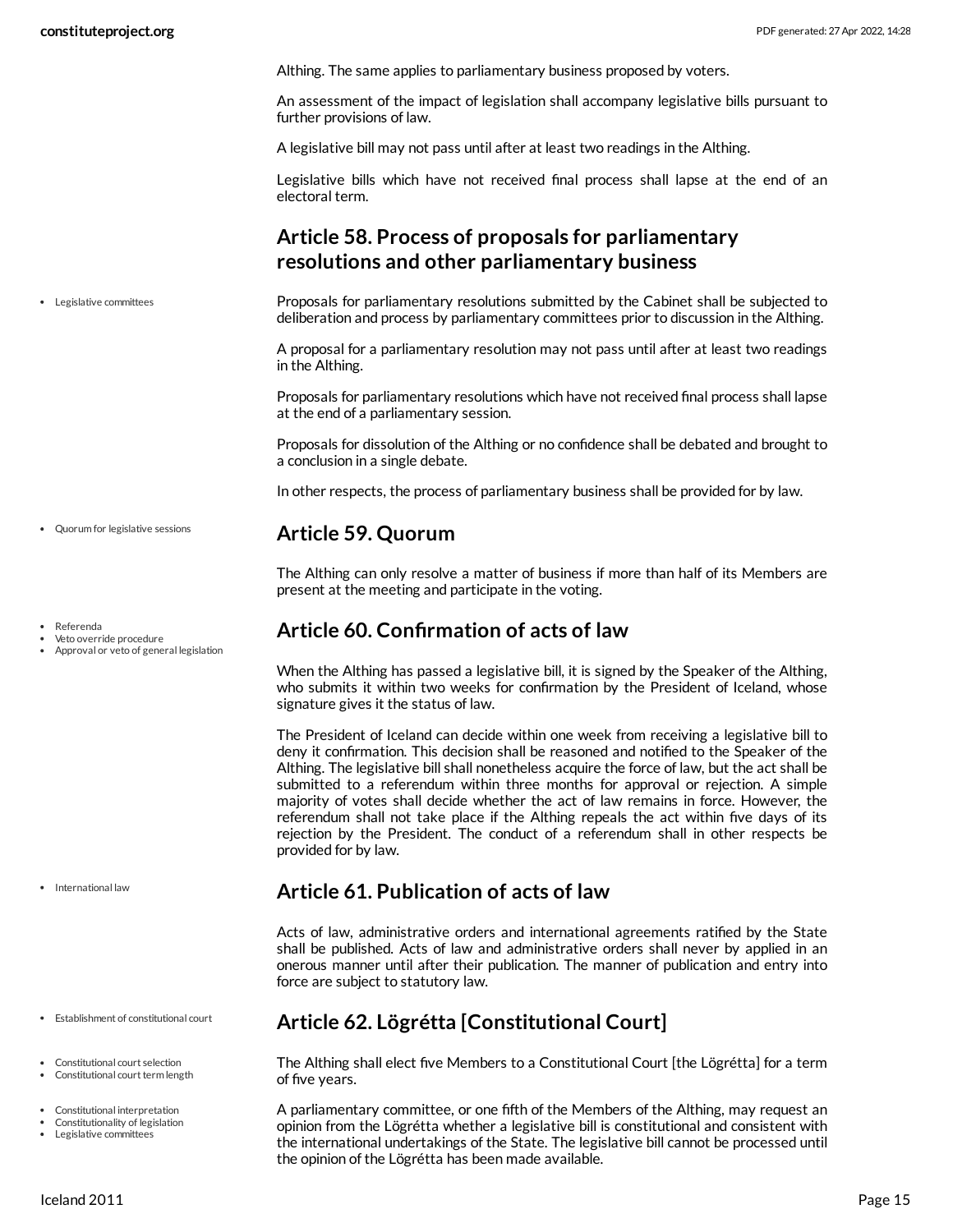The work of the Lögrétta shall be provided for by law.

- Legislative oversight of the executive
- Legislative committees
- Legislative oversight of the executive Legislative committees

Referenda

• Initiation of general legislation

Legislative initiatives by citizens

Referenda

Referenda

International law

#### <span id="page-15-0"></span>**Article 63. Constitutional and Supervisory Committee**

The Constitutional and Supervisory Committee of the Althing shall review any actions and decisions of Cabinet Ministers or their administrative actions at its own discretion. The Committee is required to launch such a review at the request of one third of the Members of the Althing.

#### <span id="page-15-1"></span>**Article 64. Investigative committees**

The Althing can appoint committees for the purpose of investigating important matters of public interest.

Further rules on the role, investigative powers and composition of investigative committees shall be established by law.

#### <span id="page-15-2"></span>**Article 65. Referral to the nation**

Ten per cent of the electorate can petition for a referendum on legislation passed by the Althing. The petition shall be submitted within three months from the time that the legislation was passed. The legislation shall become void if rejected by the electorate, but shall otherwise remain in force. However, the Althing may decide to repeal the legislation before the referendum takes place.

The referendum shall take place within one year from the time that the request was submitted by voters.

#### <span id="page-15-3"></span>**Article 66. Parliamentary business on the initiative of voters**

Two per cent of the electorate may submit an item of business in the Althing.

Ten per cent of the electorate may submit a legislative bill in the Althing. The Althing can submit a counterproposal in the form of another legislative bill. If a voters' bill has not been withdrawn, it shall be submitted to a referendum, as well as the bill of the Althing, if introduced. The Althing can decide that the referendum should be binding.

Voting on a legislative bill at the proposal of voters shall take place within two years from the time that the proposal was delivered to the Althing.

#### <span id="page-15-4"></span>**Article 67. Conduct of collections of signatures and referenda**

Any matter which is subjected to a referendum at the request or on the initiative of voters pursuant to Articles 65 and 66 shall concern the public interest. A referendum cannot be requested on the basis of these Articles concerning the State Fiscal Budget, the Supplementary Fiscal Budget, legislation enacted for the purpose of implementing undertakings under international law, nor concerning tax matters or citizenship. It shall be ensured that a legislative bill proposed by voters is in compliance with the Constitution. In the event of a dispute as to whether a matter meets the above conditions, the courts of law shall resolve the dispute.

The procedure of referrals or voter initiatives, including the form of the petition and accountability, the length of time for the collection of signatures and their arrangement, the amount of expense permitted for publicising, the procedure for withdrawing the petition on receiving the response of the Althing and the procedure of the polling, shall be governed by law.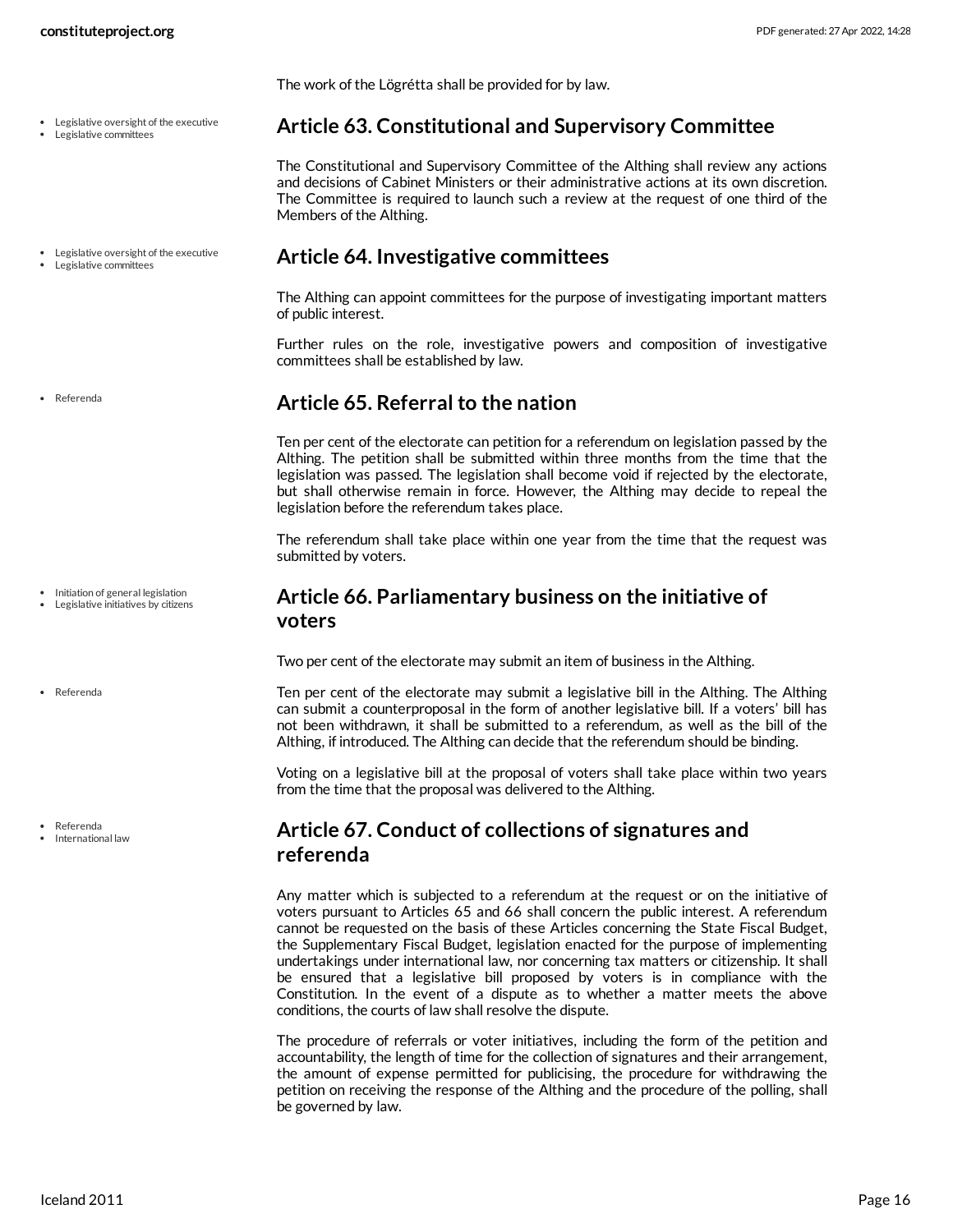## <span id="page-16-0"></span>**Article 68. The fiscal budget bill**

A budget bill for the coming fiscal year, containing a report on the revenue and expenditure of the State, as further provided by law, shall be submitted to each regular session of the Althing when it has been convened.

<span id="page-16-1"></span>**Article 69. Authorisation for disbursements**

No disbursement is permitted without authorisation in the Fiscal Budget Act.

However, having obtained the consent of the Budget Committee of the Althing, the Minister of Finance can order a disbursement without such authorisation in order to meet a State payment obligation resulting from unforeseen events, or if the public interest so requires. Authorisation for such disbursement shall be sought in the Supplementary Fiscal Budget Act.

Legislative committees

Legislative committees

#### <span id="page-16-2"></span>**Article 70. Right of the Budget Committee to information**

The Budget Committee of the Althing may require State agencies, State undertakings and other parties receiving allocations from the State Treasury to supply information on the use of such funds.

# <span id="page-16-3"></span>**Article 71. Taxes**

Tax matters shall be regulated by law. No tax may be imposed, altered or abolished except by law.

The decision whether to levy a tax, alter a tax or abolish a tax may not be delegated to administrative authorities.

No tax may be levied unless authorised by law at the time when the circumstances were in place that determine the tax liability.

# <span id="page-16-4"></span>**Article 72. Assets and liabilities of the State**

No loan may be taken or any guarantee undertaken that will bind the State except by law.

Government authorities are not permitted to guarantee the financial obligations of private persons. However, such State guarantee may be provided for by law in the public interest.

Real property belonging to the State may not be sold, nor the right of its use surrendered except by authorisation contained in law. The disposal of other assets of the State shall be subject to law.

Dismissal of the legislature

# <span id="page-16-5"></span>**Article 73. Dissolution of the Althing**

The President of Iceland shall dissolve the Althing pursuant to its own resolution. In such an event a new election shall be called no earlier than six weeks and no later than nine weeks from the time of dissolution. Members of the Althing shall retain their mandate until Election Day.

#### <span id="page-16-6"></span>**Article 74. The National Audit Office**

The Althing shall elect an Auditor General for a term of five years. The Auditor General shall be independent in his work. The Auditor General shall audit the finances of the State, its agencies and State undertakings under the authority of the Althing as further provided by law.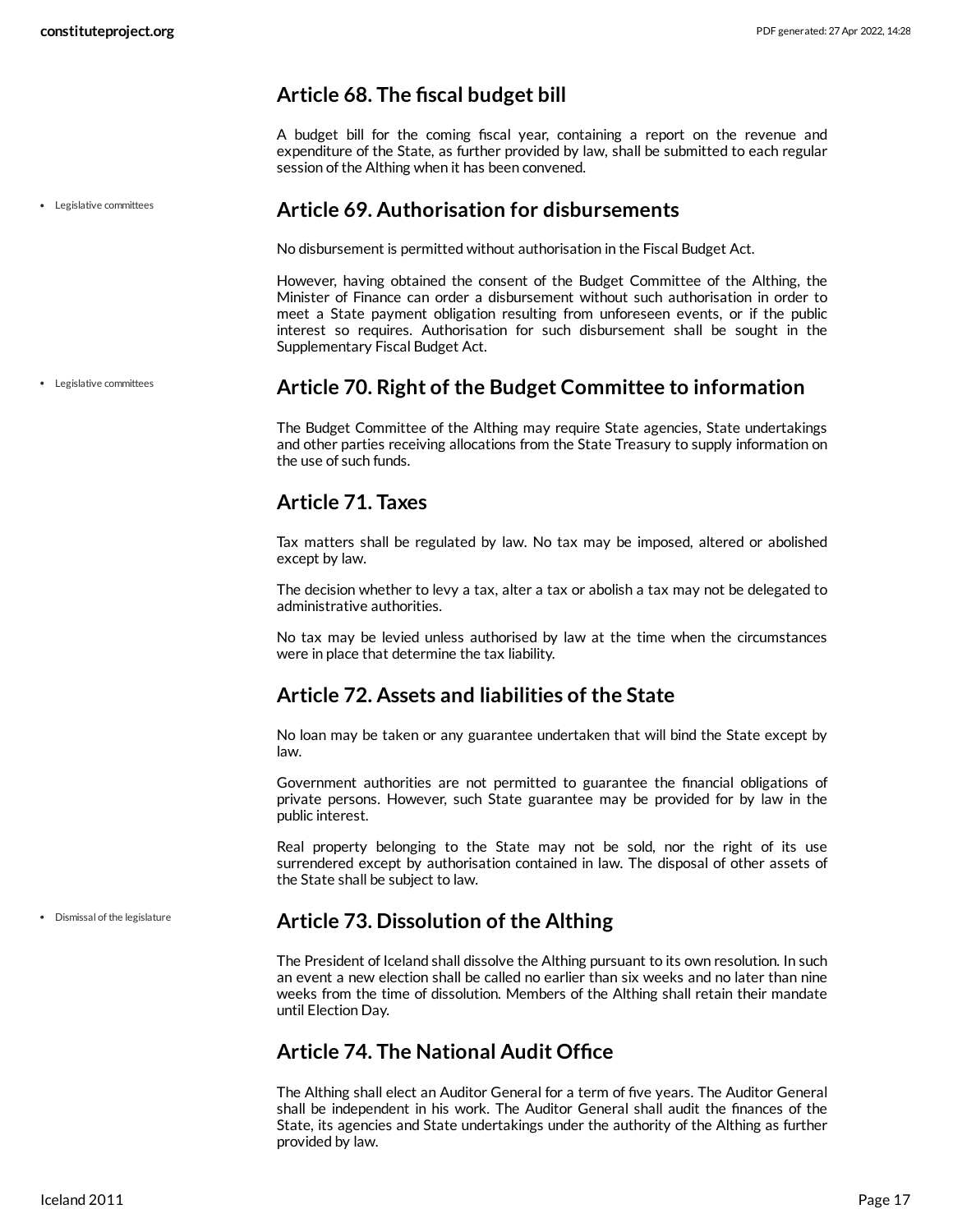The audited State accounts for the preceding year, together with the notes of the Auditor General shall be submitted to the Althing for approval along with the State fiscal budget bill.

Ombudsman

# <span id="page-17-0"></span>**Article 75. The Ombudsman of the Althing**

The Althing shall elect an Ombudsman for a term of five years. The Ombudsman shall be independent in his work. The Ombudsman shall look after the rights of the citizens and scrutinise the administration of the State and municipalities. The Ombudsman shall endeavour to ensure observance of non-discrimination in public administration and compliance with law and good administrative practices.

If a Cabinet Minister or other government authority decides not to observe a specific recommendation of the Ombudsman, the Speaker of the Althing shall be notified of the decision.

The work of the Ombudsman and his role in other respects shall be further provided for by law, including the parliamentary procedure regarding such notification by a Cabinet Minister or other government authority.

# <span id="page-17-1"></span>**Chapter IV. The President of Iceland**

- Head of state selection
- Name/structure of executive(s)
- Minimum age of head of state
- Eligibility for head of state
- Head of state selection
- Secret ballot

- Head of state term limits Head of state term length
- Oaths to abide by constitution

# <span id="page-17-2"></span>**Article 76. Title of office and national election**

The President of Iceland is the Head of State of the Republic. The President is nationally elected.

# <span id="page-17-3"></span>**Article 77. Eligibility**

Any citizen who meets the conditions for eligibility in elections to the Althing and has reached the age of 35 is eligible as president.

#### <span id="page-17-4"></span>**Article 78. Presidential election**

The President is elected by a secret ballot in a poll of all persons who have the right to vote in elections to the Althing. Presidential candidates shall have the endorsement of a minimum of one per cent and a maximum of two per cent of the electorate. Voters shall rank candidates, one or more, at their own choice in order of preference. The person who best meets the order of preference of voters, as further provided by law, is the rightfully elected President. If there is only one candidate, that candidate is duly elected without a poll being taken. In other respects, the candidacy and election of the President shall be decided by law.

#### <span id="page-17-5"></span>**Article 79. Electoral term**

The President's term of office begins on 1 August and ends on 31 July four years later. The presidential election shall be held in June or July of the year in which a term of office ends. The President shall not serve for more than three electoral terms.

#### <span id="page-17-6"></span>**Article 80. Oath**

The President of Iceland shall sign and oath to the Constitution when he takes office.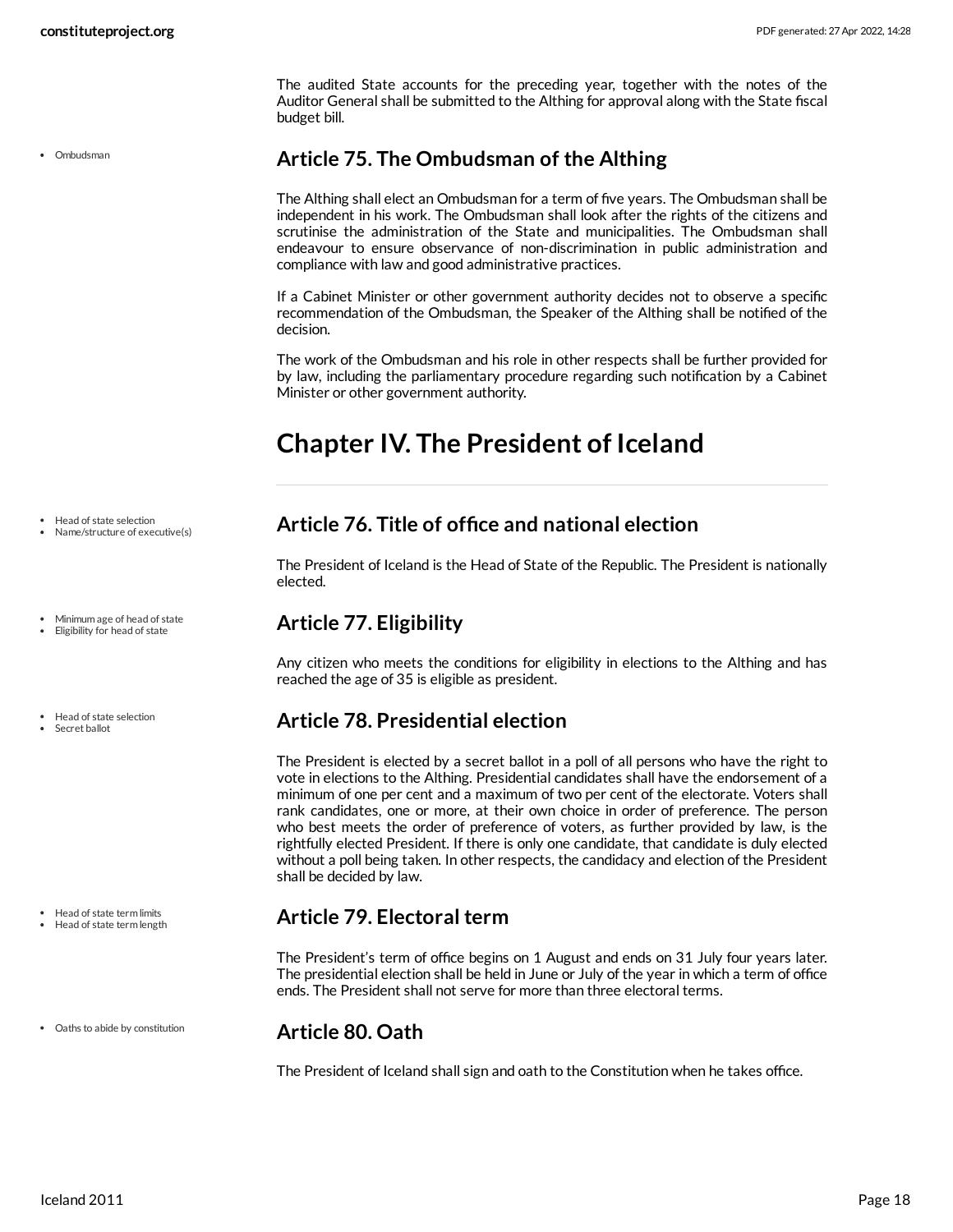#### <span id="page-18-0"></span>**Article 81. Terms of employment**

The President is not permitted to undertake any other paid employment while in office. The same applies to work in the interest of private undertakings and public agencies, even if unpaid. Payments to the President out of State funds shall be decided by law. Such payments to the President may not be reduced during his term of office.

# <span id="page-18-1"></span>**Article 82. Deputy**

In the event that the President is temporarily unable to perform his duties for reasons of health or for other reasons the Speaker of the Althing shall temporarily assume the powers of the presidency.

Head of state replacement

#### <span id="page-18-2"></span>**Article 83. Decease**

Should the President decease or resign his post before the end of the electoral term a new President shall be elected until 31 July of the fourth year from the election.

#### <span id="page-18-3"></span>**Article 84. Liability**

The President may not be prosecuted on a criminal charge except with the consent of the Althing.

<span id="page-18-10"></span>The President may be released from office before the end of an electoral term with the support of a majority of votes in a referendum called by the Althing, provided that the referendum is supported by three quarters of the Members of the Althing. The referendum shall take place within two months from the time that the call for the referendum was approved by the Althing, and the President shall not serve in his office from the time that the Althing adopts its resolution until the results of the referendum are known.

#### <span id="page-18-4"></span>**Article 85. Pardons and amnesty**

The President of Iceland has the power to pardon and grant general amnesty at the proposal of a Cabinet Minister. However, the President cannot pardon a Cabinet Minister convicted by the courts of law on the grounds of ministerial accountability except with the consent of the Althing.

# <span id="page-18-5"></span>**Chapter V. Ministers and Cabinet**

# <span id="page-18-6"></span>**Article 86. Cabinet Ministers**

Cabinet Ministers are the supreme holders of executive powers, each in his own area. They are each responsible for the affairs of the ministries and administrative affairs falling within their province.

If a Cabinet Minister is unable to address an issue owing to disqualification, absence or for other reasons, the Prime Minister shall entrust the matter to another Minister.

<span id="page-18-8"></span>No one may retain the same ministerial post for more than eight years.

#### <span id="page-18-7"></span>**Article 87. The Cabinet**

<span id="page-18-9"></span>Ministers are members of the Cabinet. The Prime Minister shall call meetings of the Cabinet, preside at the meetings and oversee the work of Cabinet Ministers.

Head of state immunity

Head of state removal

Referenda

```
Power to pardon
```
Establishment of cabinet/ministers

• Head of government term length  $\cdot$  Head of government term limits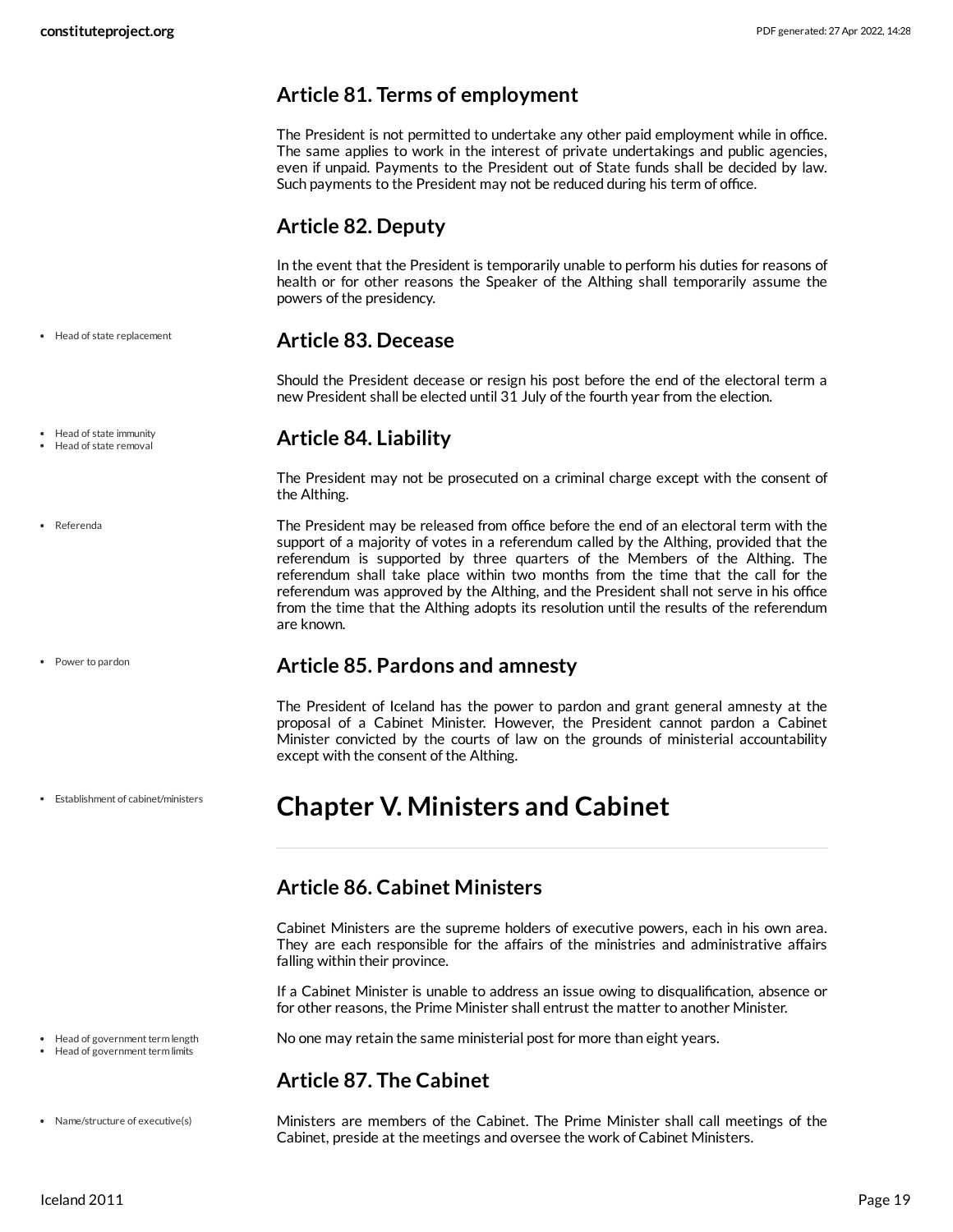Meetings of the Cabinet shall be held to discuss legislative bills and proposals to the Althing, other important political affairs and for consultation on the work and policy affairs of the Cabinet. Meetings of the Cabinet shall also be held at the request of a Cabinet Minister.

The Cabinet shall make joint decisions on important matters or matters of policy pursuant to further provisions of law. A majority of the Cabinet Ministers must be present at the meetings when such decisions are made.

The Government Offices of Iceland shall be located in Reykjavik.

# <span id="page-19-0"></span>**Article 88. Registration of interests and public service**

A Cabinet Minister is not permitted to undertake any other paid employment while in office. The same applies to work in the interest of private undertakings and public agencies, even if unpaid.

The obligation of Cabinet Ministers to disclose information on their financial interests shall be provided for by law.

# <span id="page-19-9"></span><span id="page-19-1"></span>**Article 89. Cabinet Ministers and the Althing**

Ministers shall introduce legislative bills and motions from the Cabinet, respond to questions and participate in debates in the Althing when called upon, but must observe the parliamentary rules of order. Legislative oversight of the executive

<span id="page-19-6"></span>Cabinet Ministers shall not have voting rights in the Althing.

If a Member of the Althing is appointed to a ministerial post, the Member shall vacate his seat while in office, in which case his alternate shall take his seat. Eligibility for cabinet Head of government's role in the legislature

## <span id="page-19-8"></span><span id="page-19-2"></span>**Article 90. Formation of government**

- The Althing shall elect the Prime Minister. Head of government selection
- Following consultation with parliamentary parties and Members of the Althing, the President of Iceland shall submit to the Althing a proposal for the post of Prime Minister. The Prime Minister is duly elected if the proposal is passed by a majority of the Althing. Otherwise, the President of Iceland shall make a new proposal in the same manner. If this proposal is not passed, an election shall take place in the Althing between those who are put forward by Members of the Althing, parliamentary parties or the President of Iceland. The candidate receiving the most votes is the duly elected Prime Minister.
	- If a Prime Minister has not been elected within ten weeks, the Althing shall be dissolved and a new election called.
	- The Prime Minister shall decide on the organisation of ministries and the number of Ministers and allocate responsibilities among them; however, Ministers shall not be more than ten.

<span id="page-19-7"></span><span id="page-19-5"></span><span id="page-19-4"></span>The President of Iceland shall inaugurate the Prime Minister to his post. The President shall release the Prime Minister from his office after parliamentary elections, if a motion of no-confidence is passed or at the request of the Prime Minister. The Prime Minister shall appoint other Cabinet Ministers and release them from their posts.

<span id="page-19-10"></span>Cabinet Ministers shall sign an oath to the Constitution when they assume their posts.

#### <span id="page-19-3"></span>**Article 91. Motions of no confidence**

A motion of no confidence in a Cabinet Minister may be submitted in the Althing. A motion of no confidence in a Prime Minister shall include a proposal for his successor.

- 
- Head of government selection
- Dismissal of the legislature
- Head of government powers
- Head of government removal
- Cabinet removal Cabinet selection
- Oaths to abide by constitution
- Head of government removal Cabinet removal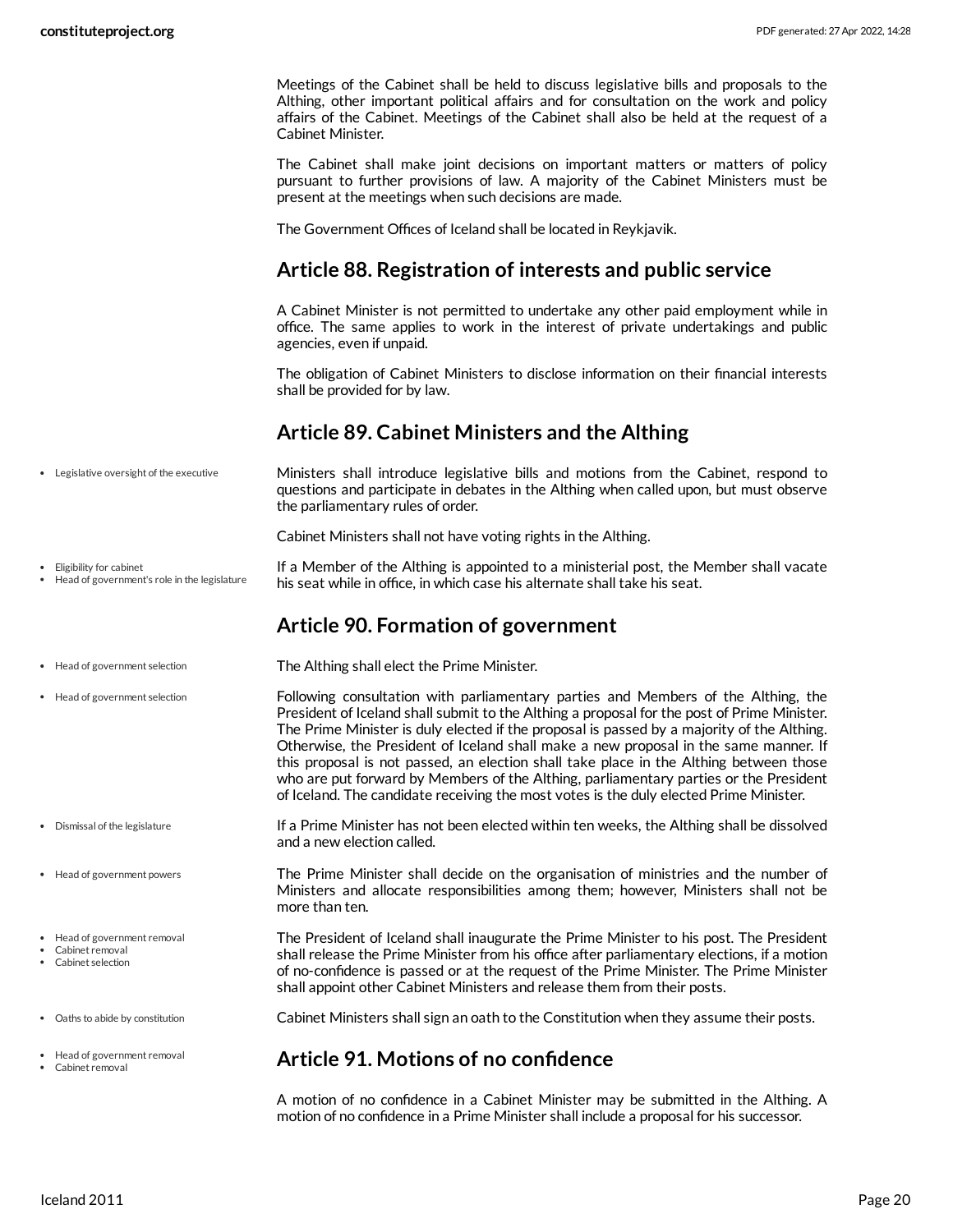<span id="page-20-6"></span><span id="page-20-5"></span><span id="page-20-4"></span><span id="page-20-3"></span><span id="page-20-2"></span> $\bullet$ 

A Minister shall be released from his office if a majority of the Members of the Althing pass a motion of no confidence in him. The Cabinet shall be relieved of office if a majority of Members of the Althing pass a motion of no confidence in the Prime Minister.

# <span id="page-20-7"></span><span id="page-20-1"></span><span id="page-20-0"></span>**Article 92. Interim government**

|                                        | After the Prime Minister has been released together with his Cabinet, the Cabinet shall<br>remain in office as an interim government until a new government has been formed. The<br>same applies if the Althing is dissolved. Ministers in an interim government shall take<br>only such decisions as may be necessary for the discharge of their duties.                                                                                                                                                                                                                                       |
|----------------------------------------|-------------------------------------------------------------------------------------------------------------------------------------------------------------------------------------------------------------------------------------------------------------------------------------------------------------------------------------------------------------------------------------------------------------------------------------------------------------------------------------------------------------------------------------------------------------------------------------------------|
| Legislative committees                 | Article 93. Obligation of disclosure and truthfulness                                                                                                                                                                                                                                                                                                                                                                                                                                                                                                                                           |
|                                        | A Cabinet Minister is under obligation to provide the Althing or a parliamentary<br>committee with any information, documents and reports on matters that come under<br>his authority unless classified as secret by law.                                                                                                                                                                                                                                                                                                                                                                       |
| Legislative oversight of the executive | Members of the Althing are entitled to information from Cabinet Ministers by<br>submitting a question on a matter or requesting a report, according to the further<br>provisions of law.                                                                                                                                                                                                                                                                                                                                                                                                        |
|                                        | Information provided by a Cabinet Minister to the Althing, its parliamentary committees<br>and Members shall be correct, appropriate and sufficient.                                                                                                                                                                                                                                                                                                                                                                                                                                            |
| Legislative oversight of the executive | Article 94. Report of the government to the Althing                                                                                                                                                                                                                                                                                                                                                                                                                                                                                                                                             |
|                                        | The government shall submit an annual report to the Althing on its work and the<br>implementation of resolutions of the Althing.                                                                                                                                                                                                                                                                                                                                                                                                                                                                |
|                                        | A Minister may provide an account of matters falling under his authority by a report to<br>the Althing.                                                                                                                                                                                                                                                                                                                                                                                                                                                                                         |
|                                        | <b>Article 95. Ministerial responsibility</b>                                                                                                                                                                                                                                                                                                                                                                                                                                                                                                                                                   |
|                                        | Cabinet Ministers are legally accountable for all government actions. However, if a<br>Cabinet Minister has noted his opposition to a decision of government, that Minister<br>shall not be held accountable for the decision. Liability for their breach of duty shall be<br>decided by law.                                                                                                                                                                                                                                                                                                   |
| Legislative committees                 | The Constitutional and Supervisory Committee of the Althing shall decide, following a<br>review, whether an investigation should be launched into alleged breaches of duty by a<br>Cabinet Minister. The Committee shall appoint a prosecutor to undertake the<br>investigation. The prosecutor shall assess whether the conclusion of the investigation is<br>sufficient or likely to obtain a conviction, in which case he shall issue an indictment and<br>prosecute the case before the courts of law. The investigation and process of such cases<br>shall be further provided for by law. |
|                                        | <b>Article 96. Appointment of public officials</b>                                                                                                                                                                                                                                                                                                                                                                                                                                                                                                                                              |
|                                        | Cabinet Ministers and other government authorities shall grant public posts as provided<br>by law.                                                                                                                                                                                                                                                                                                                                                                                                                                                                                              |
| Civil service recruitment              | Qualifications and objective viewpoints shall decide appointments to offices.                                                                                                                                                                                                                                                                                                                                                                                                                                                                                                                   |
| Attorney general                       | When a Cabinet Minister makes an appointment to the posts of judge and Director of<br>Public Prosecutions, the appointment shall be submitted to the President of Iceland for<br>confirmation. If the President withhold his confirmation, the Althing must approve the<br>appointment by a two-thirds majority vote for the appointment to take effect.                                                                                                                                                                                                                                        |
|                                        | Ministers shall make appointments to other posts as defined by law following<br>recommendation by an independent committee. If a Minister does not appoint to such                                                                                                                                                                                                                                                                                                                                                                                                                              |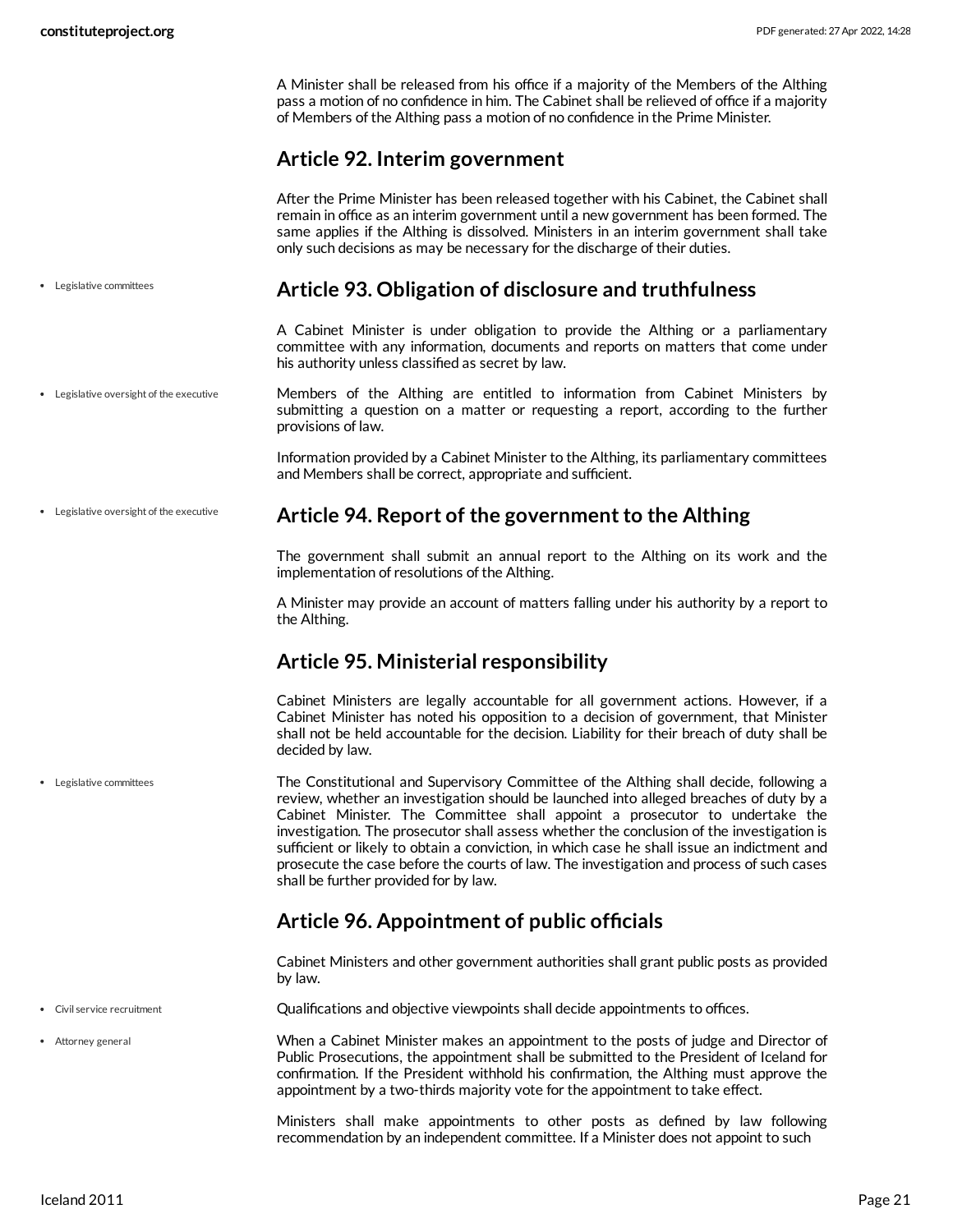an office one of the persons regarded as most qualified, the appointment shall be subject to the approval of the Althing by a two-thirds majority vote.

<span id="page-21-9"></span>The President of Iceland shall appoint the chairman of the committee. Further details of the composition of the committee and its work shall be provided for by law.

- The exclusive appointment of Icelandic citizens to certain posts may be provided for by law. A public official may be required to take an oath to the Constitution. Oaths to abide by constitution
- Supermajority required for legislation

#### <span id="page-21-0"></span>**Article 97. Independent state agencies**

Certain agencies of the State which carry out important regulatory functions or gather information which is necessary in a democratic society may be granted special independence by law. The activities of such agencies cannot be discontinued, significantly changed or entrusted to other agencies except by an act of law passed by a two-thirds majority in the Althing.

# <span id="page-21-1"></span>**Chapter VI. The judiciary**

| Structure of the courts |  |  |
|-------------------------|--|--|
|                         |  |  |

Judicial independence

#### <span id="page-21-2"></span>**Article 98. Organisation of the judiciary**

The organisation of the judiciary, including levels of court and number of judges, shall be decided by law.

#### <span id="page-21-3"></span>**Article 99. Independence of the courts of law**

The independence of the courts of law shall be ensured by law.

#### <span id="page-21-4"></span>**Article 100. Jurisdictions of the courts of law**

The courts of law shall have the final decision on rights and obligations under civil law, as well as guilt of criminal conduct, and decide on the penalty for such conduct.

<span id="page-21-7"></span>The courts of law shall decide whether legislation complies with the Constitution.

The courts of law shall decide whether the government has complied with the law. A decision by a government authority cannot be temporarily evaded by referring its lawfulness to a court of law.

#### <span id="page-21-5"></span>**Article 101. The Supreme Court of Iceland**

The Supreme Court of Iceland is the highest court of the State and it has the final power to resolve any cases brought before the courts of law.

<span id="page-21-8"></span>However, it may be decided by law that a separate court should finally resolve disputes on wage contracts and the lawfulness of work stoppages, but in such a manner that any decisions of such a court on sanctions may be referred to other courts of law.

# <span id="page-21-6"></span>**Article 102. Appointment of judges**

Judges are persons who are permanently appointed to the office of judge, or acting judges appointed to serve in office for a specified time. The courts of law may hire or summon others to work or serve in the court as provided by law.

<span id="page-21-10"></span>Judges are appointed and released from their office by a Cabinet Minister. A judge cannot be discharged permanently from his office except by a judgment and only if the judge no longer fulfils the conditions to hold the office or does not attend to the duties attached to the position.

Constitutional interpretation

- Structure of the courts
- **•** Establishment of labor courts

- Ordinary court selection
- Supreme court selection

<sup>•</sup> Supreme/ordinary court judge removal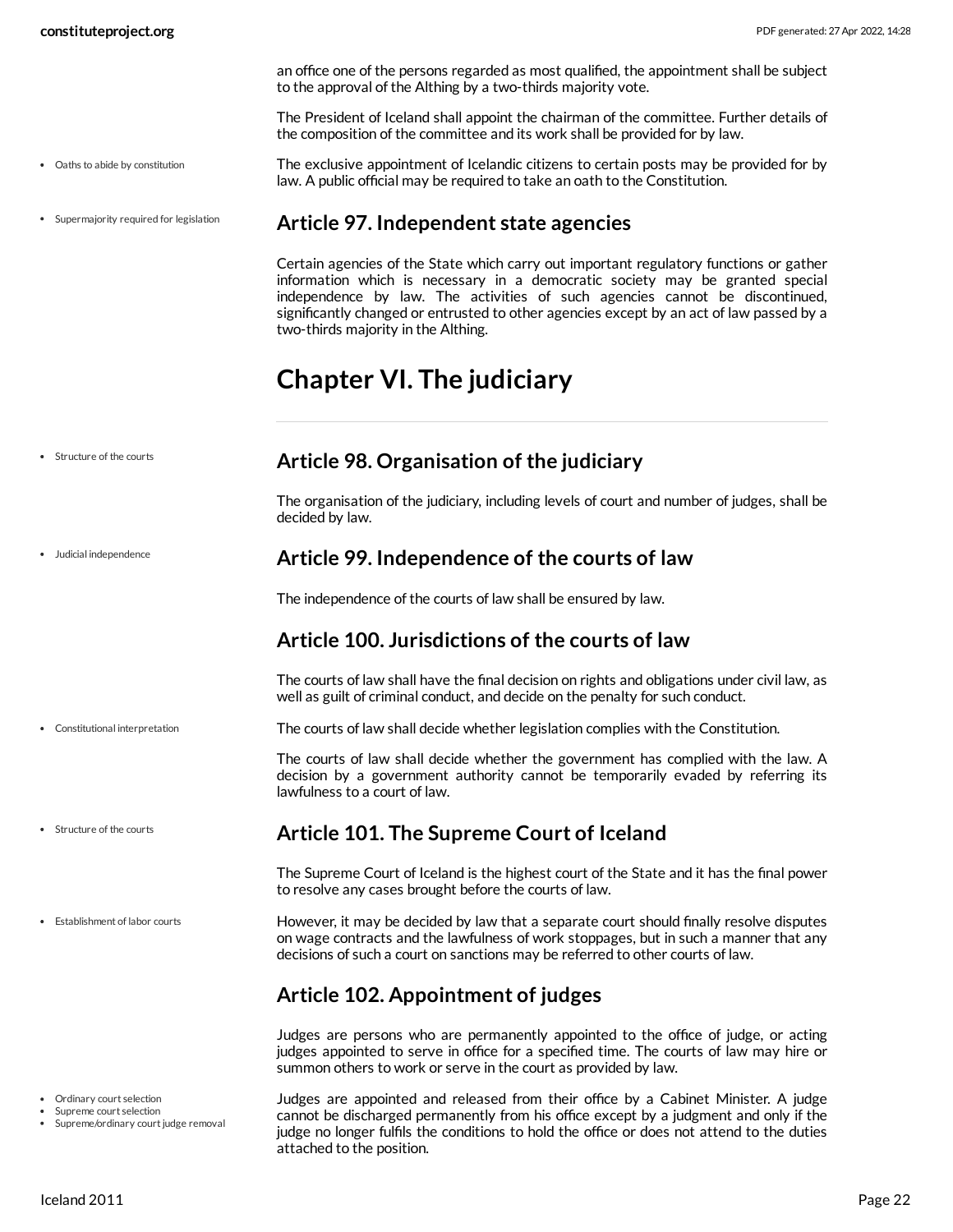<span id="page-22-7"></span><span id="page-22-6"></span><span id="page-22-5"></span><span id="page-22-4"></span><span id="page-22-3"></span><span id="page-22-2"></span><span id="page-22-1"></span><span id="page-22-0"></span>

| • Judicial independence | Article 103. Independence of judges                                                                                                                                                                                          |
|-------------------------|------------------------------------------------------------------------------------------------------------------------------------------------------------------------------------------------------------------------------|
|                         | In the performance of their official duties, judges shall observe only the law.                                                                                                                                              |
| • Attorney general      | Article 104. Powers of prosecution and the Director of<br><b>Public Prosecution</b>                                                                                                                                          |
|                         | The organisation of the powers of prosecution shall be decided by law.                                                                                                                                                       |
|                         | The Director of Public Prosecutions is the supreme prosecuting authority. In the<br>performance of his official duties, he shall observe only the law.                                                                       |
|                         | The Director of Public Prosecutions is appointed and released from his office by a<br>Cabinet Minister. The Director of Public Prosecutions shall work independently and<br>enjoy the same protection as judges in his work. |
|                         | <b>Chapter VII. Municipalities</b>                                                                                                                                                                                           |
| • Municipal government  | Article 105. Independence of municipalities                                                                                                                                                                                  |
|                         | Municipalities shall manage their own affairs as laid down by law.                                                                                                                                                           |
|                         | Municipalities shall have sufficient capacity and income to undertake their statutory<br>responsibilities.                                                                                                                   |
|                         | The sources of revenue of municipalities shall be decided by law, as well as their right to<br>decide whether and how to use them.                                                                                           |
|                         | <b>Article 106. Subsidiarity</b>                                                                                                                                                                                             |
|                         | Municipalities, or associations acting for the municipalities, shall be charged with the<br>aspects of public service that are regarded as best discharged locally, as further<br>provided for by law.                       |
| • Municipal government  | Article 107. Election of local government and public<br>participation                                                                                                                                                        |
|                         | Municipalities are governed by local governments working under a mandate from<br>residents and elected in by secret ballot in general elections.                                                                             |
|                         | The right of the residents of a municipality to request a referendum on its affairs shall be<br>determined by law.                                                                                                           |
|                         | Article 108. Obligation to consult                                                                                                                                                                                           |
|                         | Local governments and their associations shall be consulted in the course of the<br>preparation of legislation concerning the affairs of municipalities                                                                      |
|                         | <b>Chapter VIII. Foreign affairs</b>                                                                                                                                                                                         |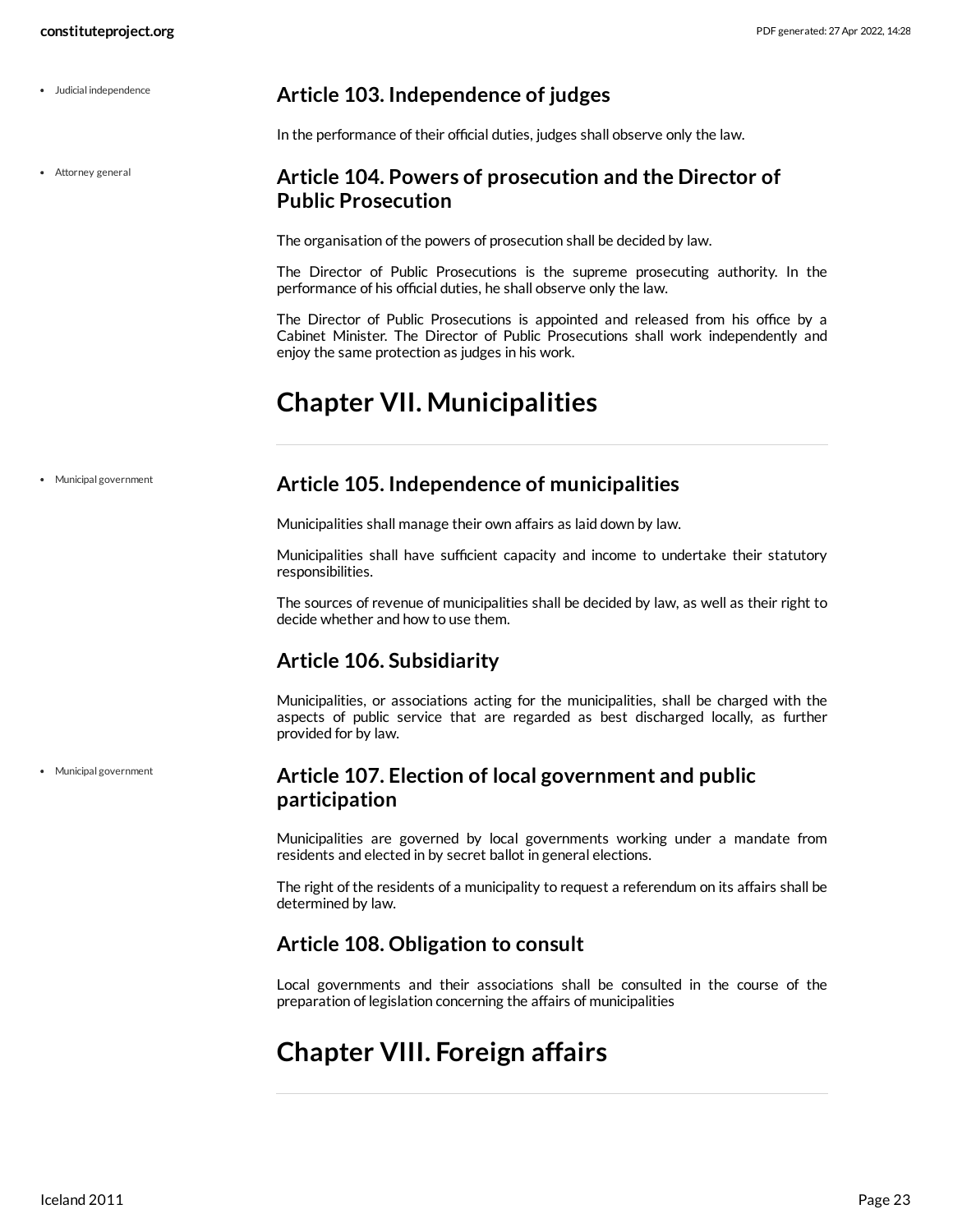- Foreign affairs representative
- Legislative committees
- International law
- Treaty ratification
- International law
- Treaty ratification
- International law
- International organizations
- Referenda
- Legal status of treaties
- International law
- Treaty ratification

Constitution amendment procedure

Referenda

#### <span id="page-23-6"></span><span id="page-23-0"></span>**Article 109. Procedure in foreign affairs**

Foreign policy and the general representation of the State in the area of foreign policy is the responsibility of a Cabinet Minister under the supervision of the Althing.

<span id="page-23-9"></span>Cabinet Ministers are required to provide the Foreign Affairs Committee of the Althing with information on foreign affairs and defence. The Minister shall consult with the Committee before any decision is made on important foreign affairs.

<span id="page-23-7"></span>Any decision on support for actions involving the use of armed force, other than those which are obligatory for Iceland under international law, shall be subject to the approval of the Althing.

#### <span id="page-23-1"></span>**Article 110. International agreements**

International agreements are concluded by a Cabinet Minister on behalf of Iceland. However, a Cabinet Minister can enter into no such agreements if they involve any surrender of, or encumbrance on, land, inland waters, the territorial sea, economic jurisdiction or continental shelf, or require amendment of statutory law, or are important for other reasons, without the approval of the Althing.

#### <span id="page-23-2"></span>**Article 111. Transfer of State powers**

<span id="page-23-8"></span>International agreements involving a transfer of State powers to international organisations of which Iceland is a member in the interests of peace and economic cooperation are permitted. The transfer of State powers shall always be revocable.

The meaning of transfer of State powers under an international agreement shall be further defined by law.

<span id="page-23-10"></span>If the Althing approves the ratification of an agreement that involves a transfer of State powers, the decision shall be subjected to a referendum for approval or rejection. The results of such a referendum are binding.

#### <span id="page-23-3"></span>**Article 112. Obligations under international agreements**

All holders of State powers are required to respect rules on human rights which are binding for the State under international law and ensure their implementation and effectiveness, as may be consistent with their roles according to law and the limits of their powers.

The Althing is empowered to ratify international human rights conventions and environmental conventions, in which case they shall supersede statutory law.

# <span id="page-23-4"></span>**Chapter IX. Final Provisions**

#### <span id="page-23-5"></span>**Article 113. Amendments to the Constitution**

When the Althing has passed a legislative bill to amend the Constitution, the bill shall by subjected to a vote by all the electorate in the country for approval or rejection. The vote shall take place at the earliest one month and at the latest three months after the passing of the bill in the Althing.

However, if five-sixths of the Members of the Althing have voted for the bill, the Althing may decide to abandon the vote, in which case the bill shall nonetheless pass into law.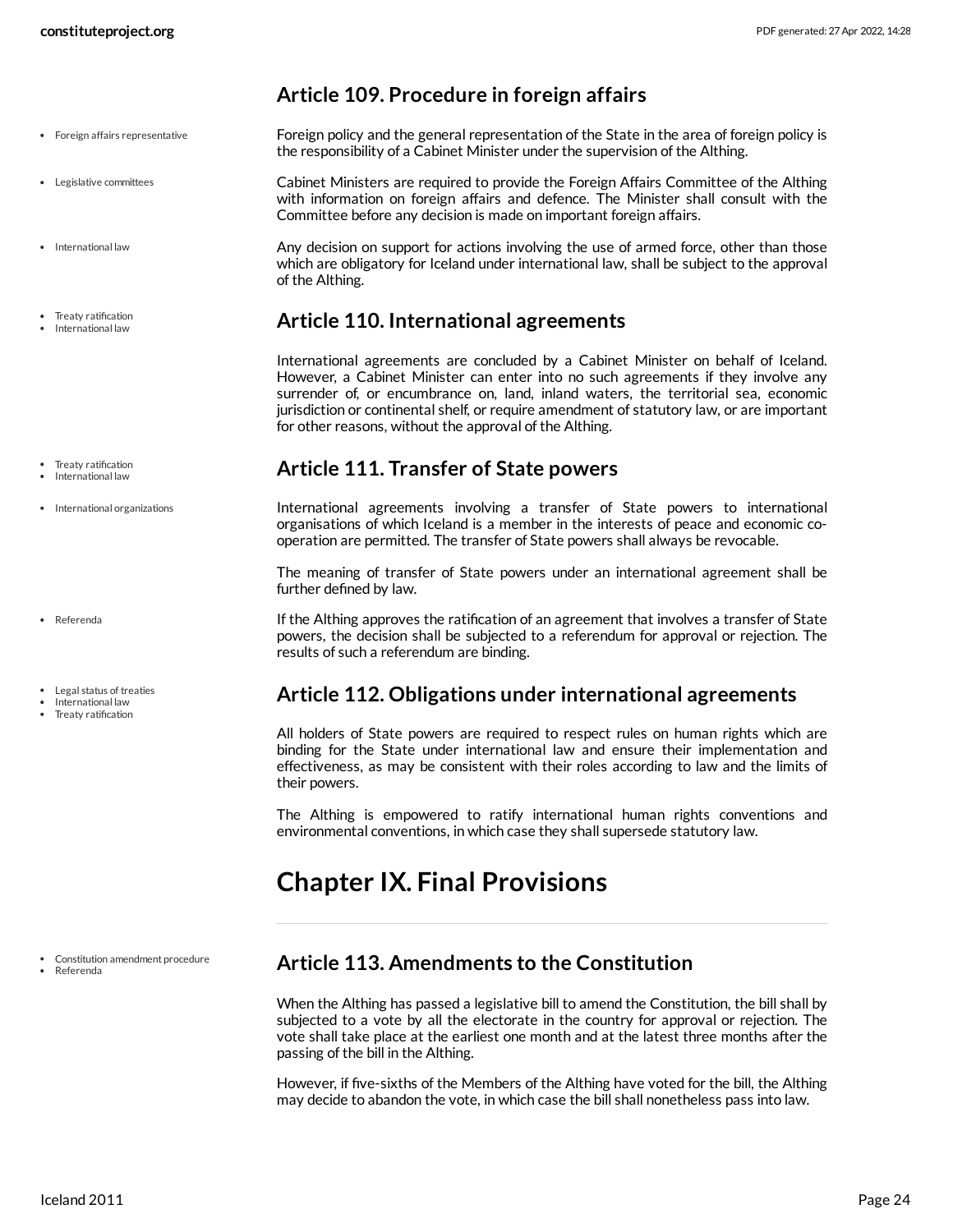#### <span id="page-24-0"></span>**Article 114. Entry into force**

This constitutional act shall enter into force when the Althing has passed it in accordance with the provisions of the Constitutional Act No. 33 of 17 June 1944, as amended.

On the entry into force of this constitutional act, Constitutional Act No. 33 of 17 June 1944, as amended, shall be repealed.

Transitional provisions

# <span id="page-24-1"></span>**Interim provisions**

Notwithstanding the provisions of the tenth paragraph of Article 39, the approval of a simple majority of the votes in the Althing shall suffice to amend the Act on elections to the Althing in accordance with this Constitutional Act after it enters into force.

When that amendment has been made, this provision shall be repealed.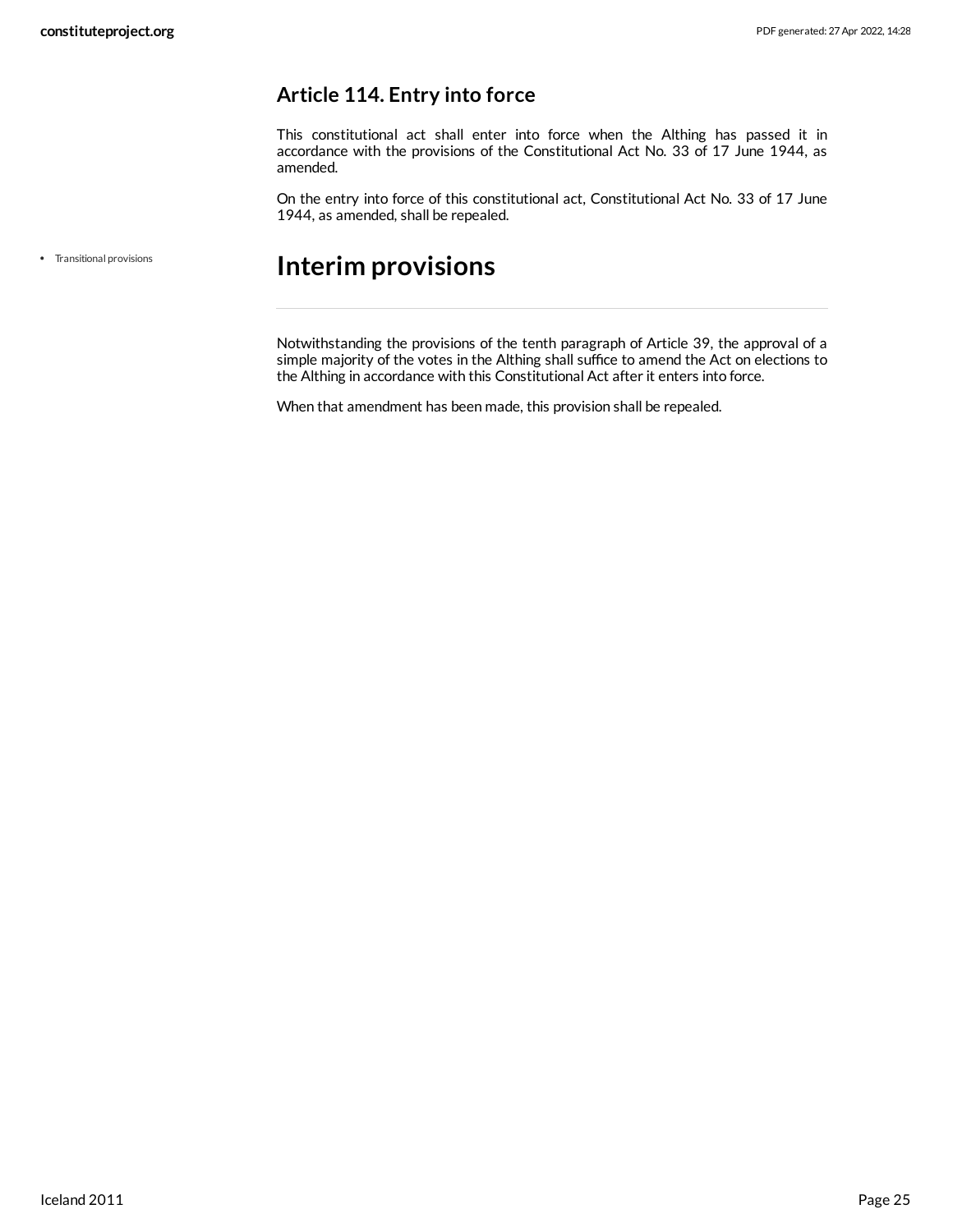# **Topic index**

# A

#### C

#### D

# E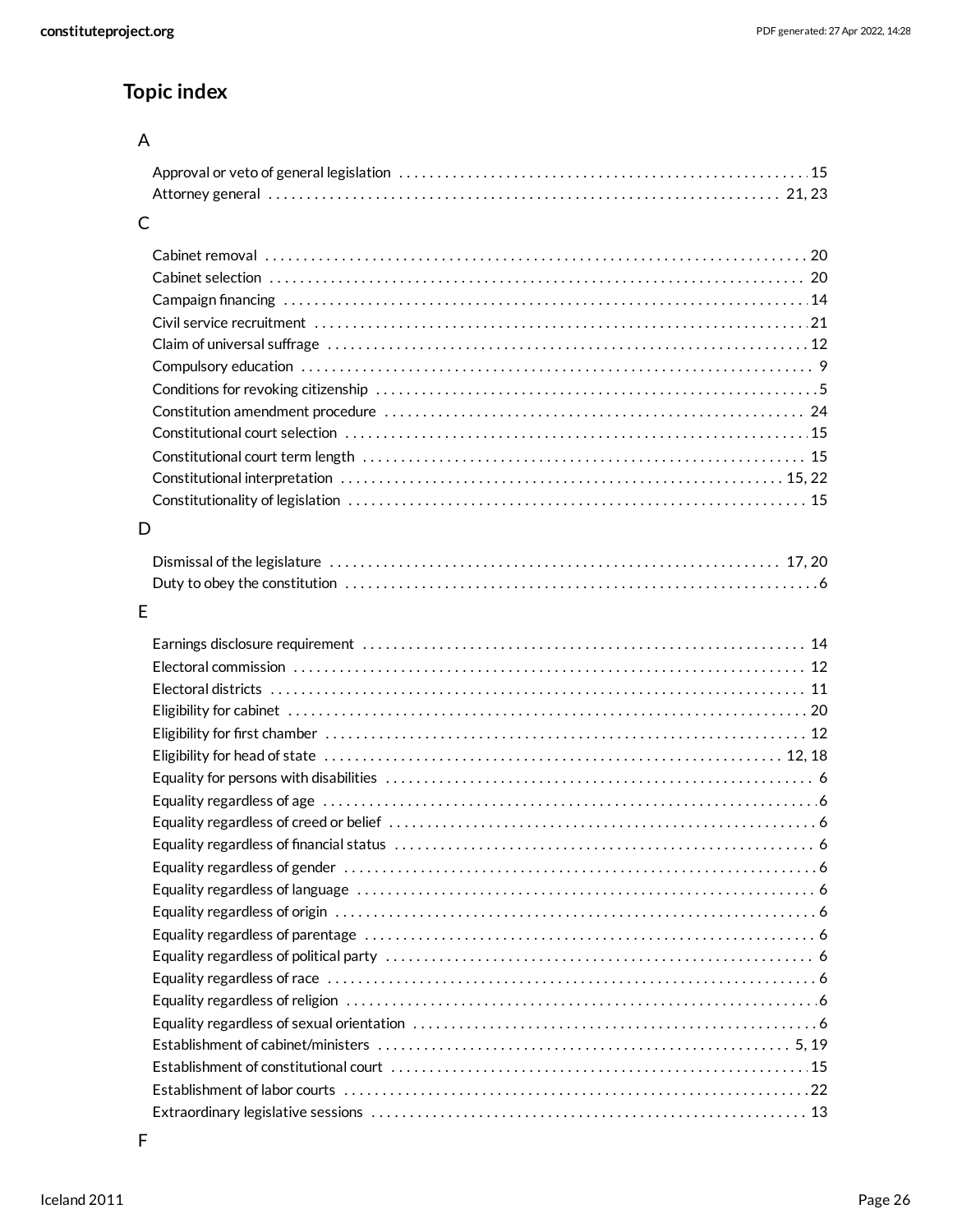| G            |  |
|--------------|--|
|              |  |
| H            |  |
|              |  |
|              |  |
|              |  |
|              |  |
|              |  |
|              |  |
|              |  |
|              |  |
|              |  |
|              |  |
|              |  |
|              |  |
|              |  |
|              |  |
| $\mathbf{I}$ |  |
|              |  |
|              |  |
|              |  |
|              |  |
|              |  |
|              |  |
| J            |  |
|              |  |
| L            |  |
|              |  |
|              |  |
|              |  |
|              |  |
|              |  |
| M            |  |
|              |  |
|              |  |
|              |  |
|              |  |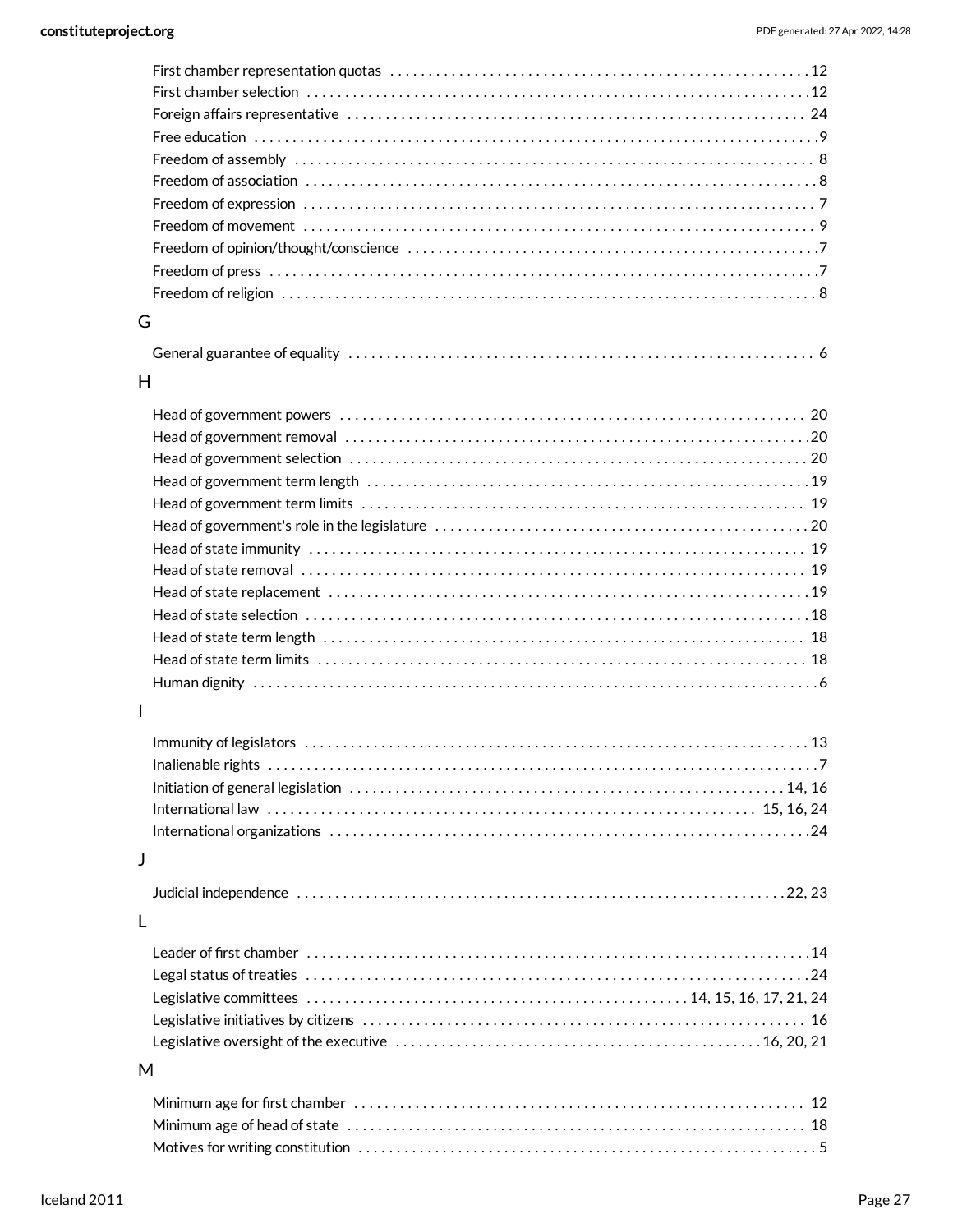| $\mathsf{N}$ |   |
|--------------|---|
|              |   |
| O            |   |
|              |   |
|              |   |
|              |   |
|              |   |
|              |   |
| P            |   |
|              |   |
|              |   |
|              |   |
|              |   |
|              |   |
|              |   |
|              |   |
|              |   |
|              |   |
|              |   |
|              |   |
|              |   |
|              |   |
|              |   |
|              |   |
|              |   |
|              |   |
| Q            |   |
|              |   |
|              | . |
| R            |   |
|              |   |
|              |   |
|              |   |
|              |   |
|              |   |
|              |   |
|              |   |
|              |   |
|              |   |
|              |   |
|              |   |
|              |   |
|              |   |
|              |   |
|              |   |
|              |   |